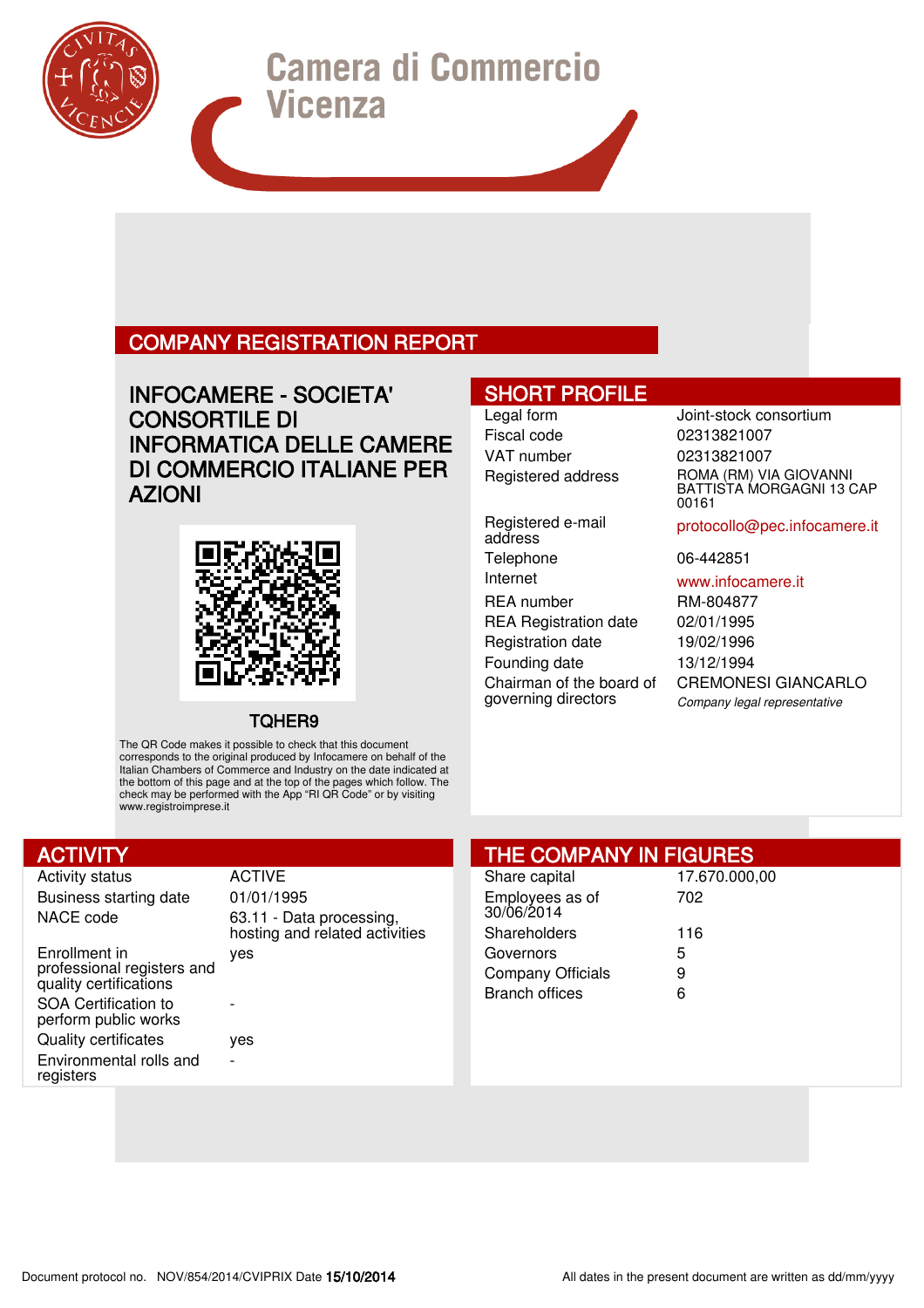### **Contents**

<span id="page-1-0"></span>

|                                                                            | 1<br>$\mathbf{2}^{\prime}$<br>3<br>4<br>Economic activity, enrollment in professional registers and<br>5<br>6<br>Shareholders and holders of other forms of rights to shares  4<br>8 |  |
|----------------------------------------------------------------------------|--------------------------------------------------------------------------------------------------------------------------------------------------------------------------------------|--|
| 1 Company identification                                                   |                                                                                                                                                                                      |  |
| Company name                                                               | INFOCAMERE - SOCIETA' CONSORTILE DI INFORMATICA DELLE CAMERE DI<br><b>COMMERCIO ITALIANE PER AZIONI</b>                                                                              |  |
| Legal form                                                                 | Joint-stock consortium                                                                                                                                                               |  |
| Fiscal code and registration                                               | 02313821007                                                                                                                                                                          |  |
| number                                                                     |                                                                                                                                                                                      |  |
| <b>Business Register of</b>                                                | <b>ROMA</b>                                                                                                                                                                          |  |
| <b>Registration date</b>                                                   | 19/02/1996                                                                                                                                                                           |  |
| LEI code (Legal Entity Identifier)                                         | 815600EAD78C57FCE690                                                                                                                                                                 |  |
| <b>LEI</b> expiration date                                                 | 22/07/2015                                                                                                                                                                           |  |
| <b>REA number (Economic and</b><br><b>Administrative Repertory number)</b> | RM-804877                                                                                                                                                                            |  |
| <b>REA</b> registration date                                               | 02/01/1995                                                                                                                                                                           |  |
| <b>VAT number</b>                                                          | 02313821007                                                                                                                                                                          |  |
| <b>Registered address</b>                                                  | VIA GIOVANNI BATTISTA MORGAGNI 13                                                                                                                                                    |  |
|                                                                            | ROMA (RM) CAP 00161                                                                                                                                                                  |  |
| Registered e-mail address                                                  | protocollo@pec.infocamere.it                                                                                                                                                         |  |
| Email                                                                      | relazioni.esterne@infocamere.it                                                                                                                                                      |  |
| Internet address                                                           | www.infocamere.it                                                                                                                                                                    |  |
| <b>Founding date</b>                                                       | 13/12/1994                                                                                                                                                                           |  |
| Company duration                                                           | Termination date: 31/12/2050                                                                                                                                                         |  |
| End date of each fiscal year                                               | End date of first fiscal year: 31/12/1995                                                                                                                                            |  |
|                                                                            | End date of successive fiscal years: 31/12<br>Number of days of extension of the date of approval of the financial statements: 60                                                    |  |
|                                                                            |                                                                                                                                                                                      |  |
| 2 Governance structure                                                     |                                                                                                                                                                                      |  |

<span id="page-1-1"></span>Adopted form of governance Traditional Auditing body **Auditing firm** Governance bodies **Board of governing directors** Number of acting governors: 5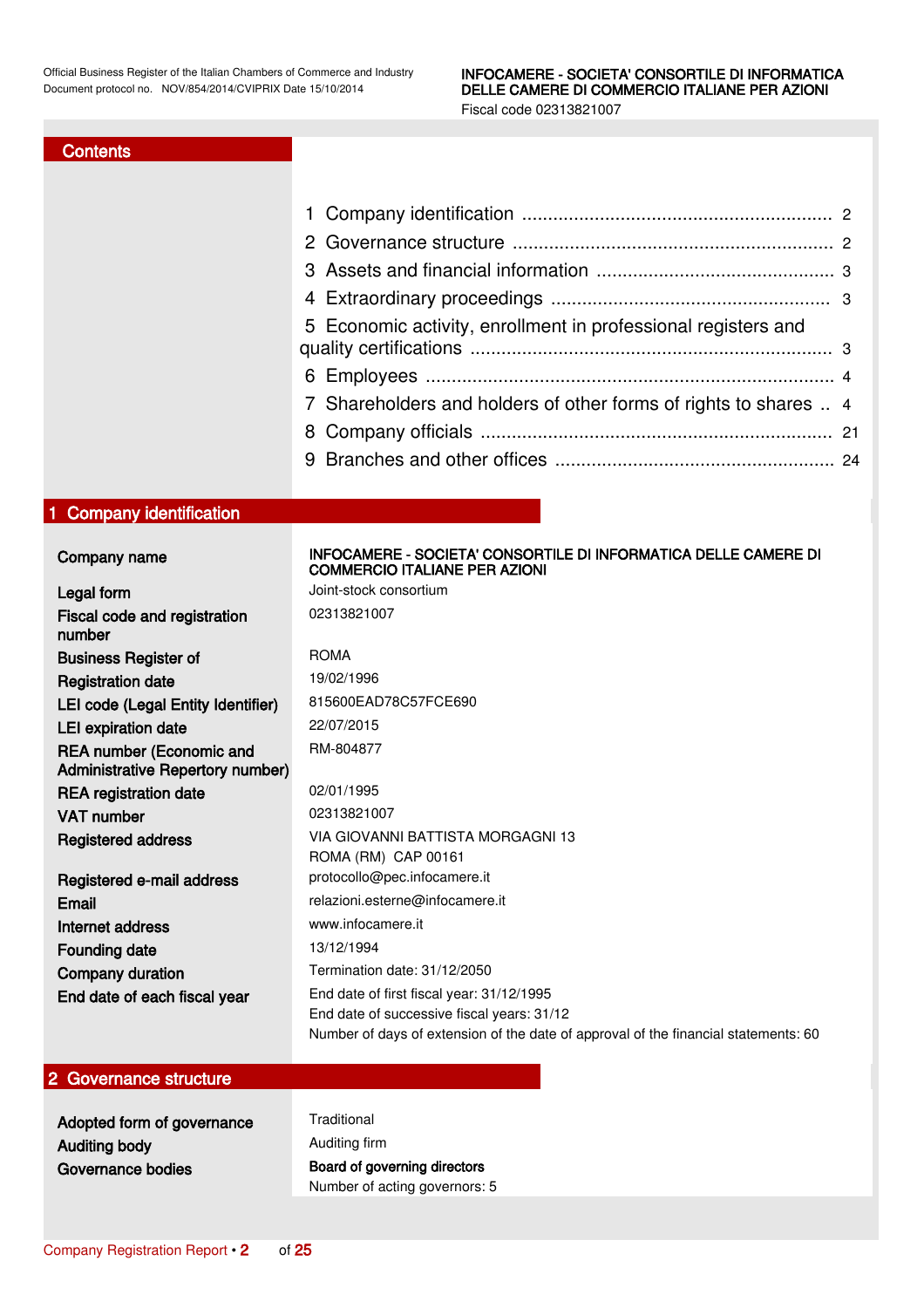<span id="page-2-2"></span><span id="page-2-1"></span><span id="page-2-0"></span>

| 3 Assets and financial information                                                      |                                                                                                                                    |
|-----------------------------------------------------------------------------------------|------------------------------------------------------------------------------------------------------------------------------------|
| Share capital                                                                           | Currency: Euro<br>Authorised: 17.670.000,00<br>Subscribed: 17.670.000,00<br>Paid-up: 17.670.000,00                                 |
| 4 Extraordinary proceedings                                                             |                                                                                                                                    |
| Mergers and split-ups                                                                   |                                                                                                                                    |
| Proposed merger with<br>incorporation of the company                                    | Company name: I.C. TECHNOLOGY SRL<br>Fiscal code: 03363590286<br>Seat: PADOVA                                                      |
| Procedure details                                                                       | Registration date: 08/06/2012<br>Date of act: 06/06/2012                                                                           |
| Merger with incorporation of the<br>company                                             | Company name: I.C. TECHNOLOGY SRL<br>Fiscal code: 03363590286<br>Seat: PADOVA                                                      |
| Procedure details                                                                       | Registration date: 20/07/2012<br>Modification date: 14/11/2012<br>Deliberation date: 18/07/2012<br>Implementation date: 01/12/2012 |
| Proposed merger with<br>incorporation of the company                                    | Company name: I. C. SERVICE SRL<br>Fiscal code: 05131411000<br>Seat: ROMA                                                          |
| Procedure details                                                                       | Registration date: 05/06/2013<br>Date of act: 03/06/2013                                                                           |
| Merger with incorporation of the<br>company                                             | Company name: I.C. SERVICE S.R.L.<br>Fiscal code: 05131411000<br>Seat: ROMA                                                        |
| Procedure details                                                                       | Registration date: 12/07/2013<br>Modification date: 25/11/2013<br>Deliberation date: 10/07/2013<br>Implementation date: 19/11/2013 |
| 5 Economic activity, enrollment in professional registers and<br>quality certifications |                                                                                                                                    |
|                                                                                         | Business starting date: 01/01/1995                                                                                                 |
| NACE economic activity code                                                             | Main economic activity of the company<br>Code: 63.11 - Data processing, hosting and related activities                             |
|                                                                                         | Secondary activity<br>Code: 64.99 - Other financial service activities, except insurance and pension funding<br>n.e.c.             |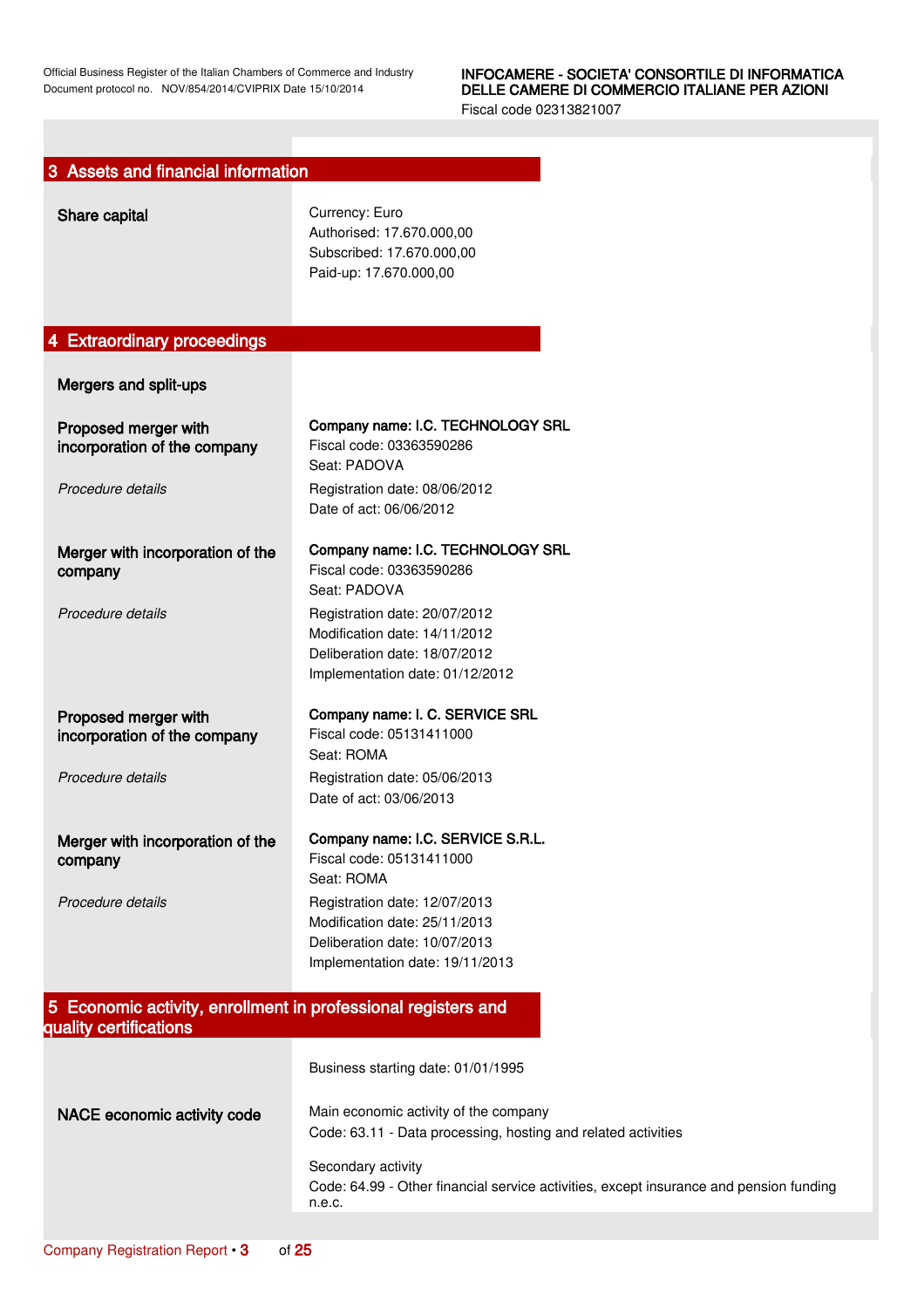Fiscal code 02313821007

| Quality, environmental and other |
|----------------------------------|
| currently valid certificates     |

(Source: Accredia ,date of last update 16/09/2014)

Certificate number: 9175.INF0 Date first issued: 17/02/1997 Certificate issued by: IMQ S.P.A. Fiscal code: 12898410159 Certification scheme: SGQ - Certification of quality management systems Certified sectors 33 - Information Technology 35 - Other Services Certificate number: 9194.INF7 Date first issued: 06/04/2012 Certificate issued by: IMQ S.P.A. Fiscal code: 12898410159 Certification scheme: SSI - Certification of information security management systems Certified sectors 33 - Information Technology

35 - Other Services

### <span id="page-3-0"></span>6 Employees

Date: 30/06/2014

|            | 1st Quarter | 2nd Quarter | Average<br>value |
|------------|-------------|-------------|------------------|
| Employees  | 699         | 706         | 702              |
| Free-lance |             | 0           | 0                |
| Total      | 699         | 706         | 702              |

### <span id="page-3-1"></span>7 Shareholders and holders of other forms of rights to shares

Shareholders and holders of other forms of rights to shares as of 27/05/2014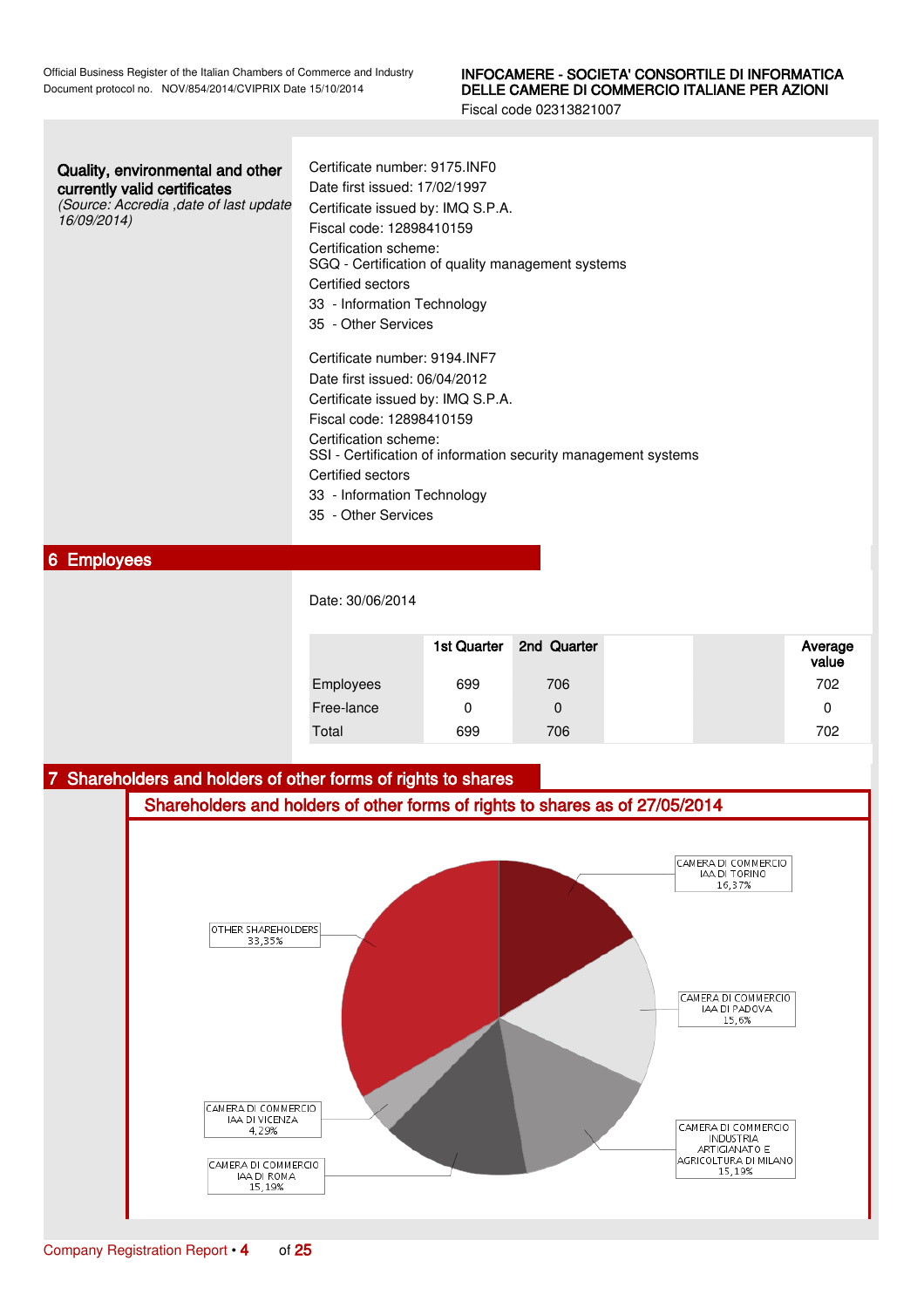Fiscal code 02313821007

The pie chart gives a quick view of the breakdown of company ownership. More detailed data is also provided.

### Shareholders and holders of other forms of rights to shares as of 27/05/2014

Shareholder: CAMERA DI COMMERCIO IAA DI AGRIGENTO

### Ownership Shareholding

Shareholder: CAMERA DI COMMERCIO IAA DI ALESSANDRIA

### Ownership Shareholding

Shareholder: CAMERA DI COMMERCIO IAA DI ANCONA

### Ownership Shareholding

Shareholder: C.C.I.A.A. DI AREZZO Fiscal code: 80001990516

# Ownership Shareholding

Shareholder: CAMERA DI COMMERCIO IAA DI ASCOLI PICENO

Shareholder: CAMERA DI COMMERCIO IAA DI ASTI

Procedure details Protocol date: 27/05/2014 Protocol number: RM-2014-137595

### Ownership Shareholding

1 Ordinary shares Nominal shares: 3,10 Currency: Euro Fiscal code: 80000150849 Type of shareholder rights: Ownership

125.181 Ordinary shares Nominal shares: 388.061,10 Currency: Euro Fiscal code: 80003000066 Type of shareholder rights: Ownership

11.922 Ordinary shares Nominal shares: 36.958,20 Currency: Euro Fiscal code: 80002890426 Type of shareholder rights: Ownership

7.230 Ordinary shares Nominal shares: 22.413,00 Currency: Euro Type of shareholder rights: Ownership

11.807 Ordinary shares Nominal shares: 36.601,70 Currency: Euro Fiscal code: 00253810444 Type of shareholder rights: Ownership

### Ownership Shareholding

1.926 Ordinary shares Nominal shares: 5.970,60 Currency: Euro Fiscal code: 00155120058 Type of shareholder rights: Ownership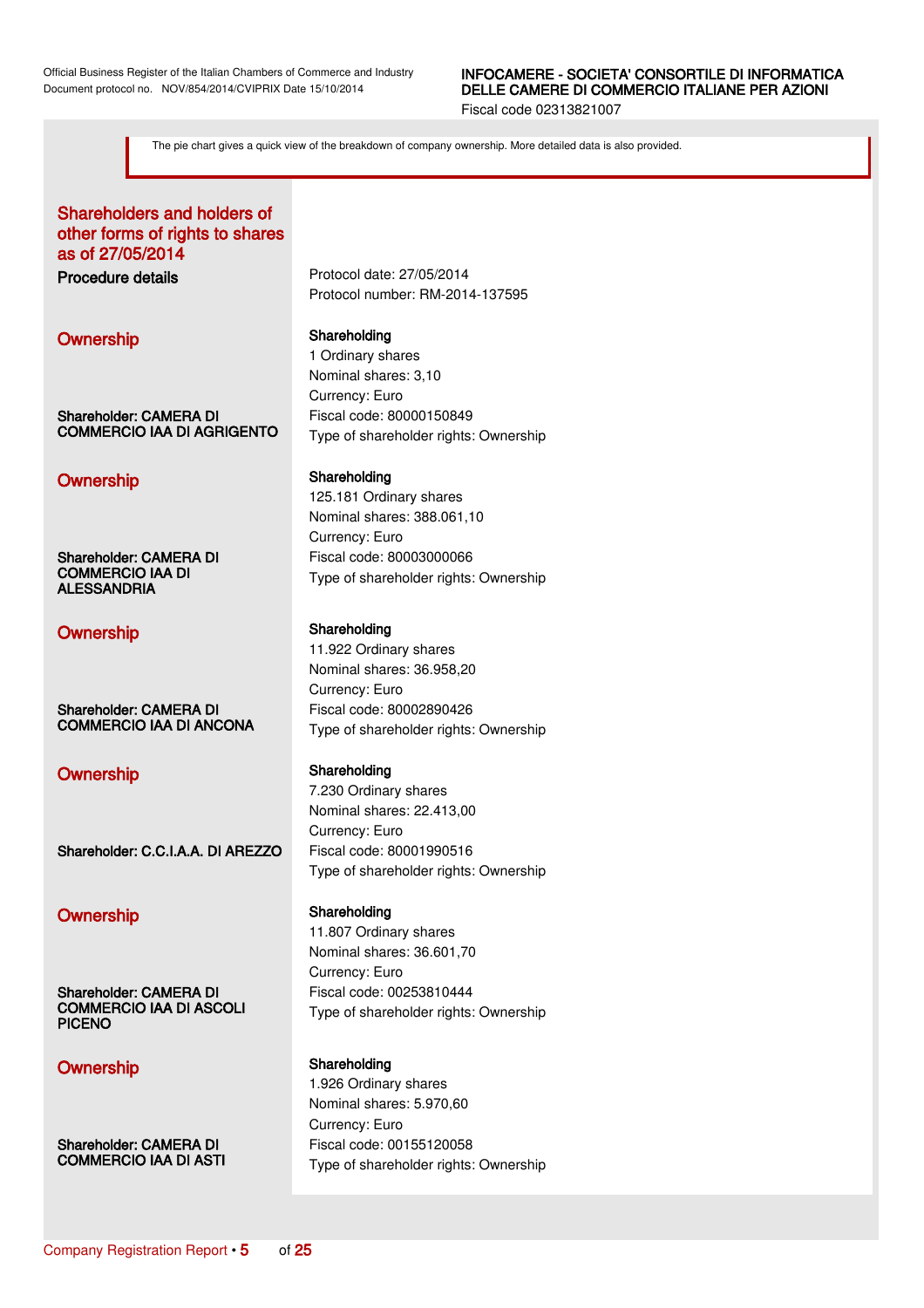### INFOCAMERE - SOCIETA' CONSORTILE DI INFORMATICA DELLE CAMERE DI COMMERCIO ITALIANE PER AZIONI

Fiscal code 02313821007

### **Ownership Shareholding** Shareholding

Shareholder: CAMERA DI COMMERCIO IAA DI AVELLINO

# Ownership Shareholding

Shareholder: CAMERA DI COMMERCIO IAA DI BARI

### Ownership Shareholding

Shareholder: CAMERA DI COMMERCIO IAA DI BELLUNO

Shareholder: CAMERA DI COMMERCIO IAA DI BENEVENTO

### Ownership Shareholding

Shareholder: CAMERA DI COMMERCIO IAA DI BERGAMO

### Ownership Shareholding

Shareholder: CAMERA DI COMMERCIO IAA DI BIELLA

# Ownership Shareholding

Shareholder: CAMERA DI COMMERCIO IAA DI BOLOGNA

Currency: Euro

1.895 Ordinary shares Nominal shares: 5.874,50 Currency: Euro Fiscal code: 80001290644 Type of shareholder rights: Ownership

28.782 Ordinary shares Nominal shares: 89.224,20 Currency: Euro Fiscal code: 80000350720 Type of shareholder rights: Ownership

3.750 Ordinary shares Nominal shares: 11.625,00 Currency: Euro Fiscal code: 00204700256 Type of shareholder rights: Ownership

# Ownership Shareholding

2.250 Ordinary shares Nominal shares: 6.975,00 Currency: Euro Fiscal code: 00086690625 Type of shareholder rights: Ownership

3.378 Ordinary shares Nominal shares: 10.471,80 Currency: Euro Fiscal code: 80005290160 Type of shareholder rights: Ownership

3.244 Ordinary shares Nominal shares: 10.056,40 Currency: Euro Fiscal code: 90029570026 Type of shareholder rights: Ownership

228.006 Ordinary shares Nominal shares: 706.818,60 Currency: Euro Fiscal code: 80013970373 Type of shareholder rights: Ownership

### Ownership Shareholding

16.716 Ordinary shares Nominal shares: 51.819,60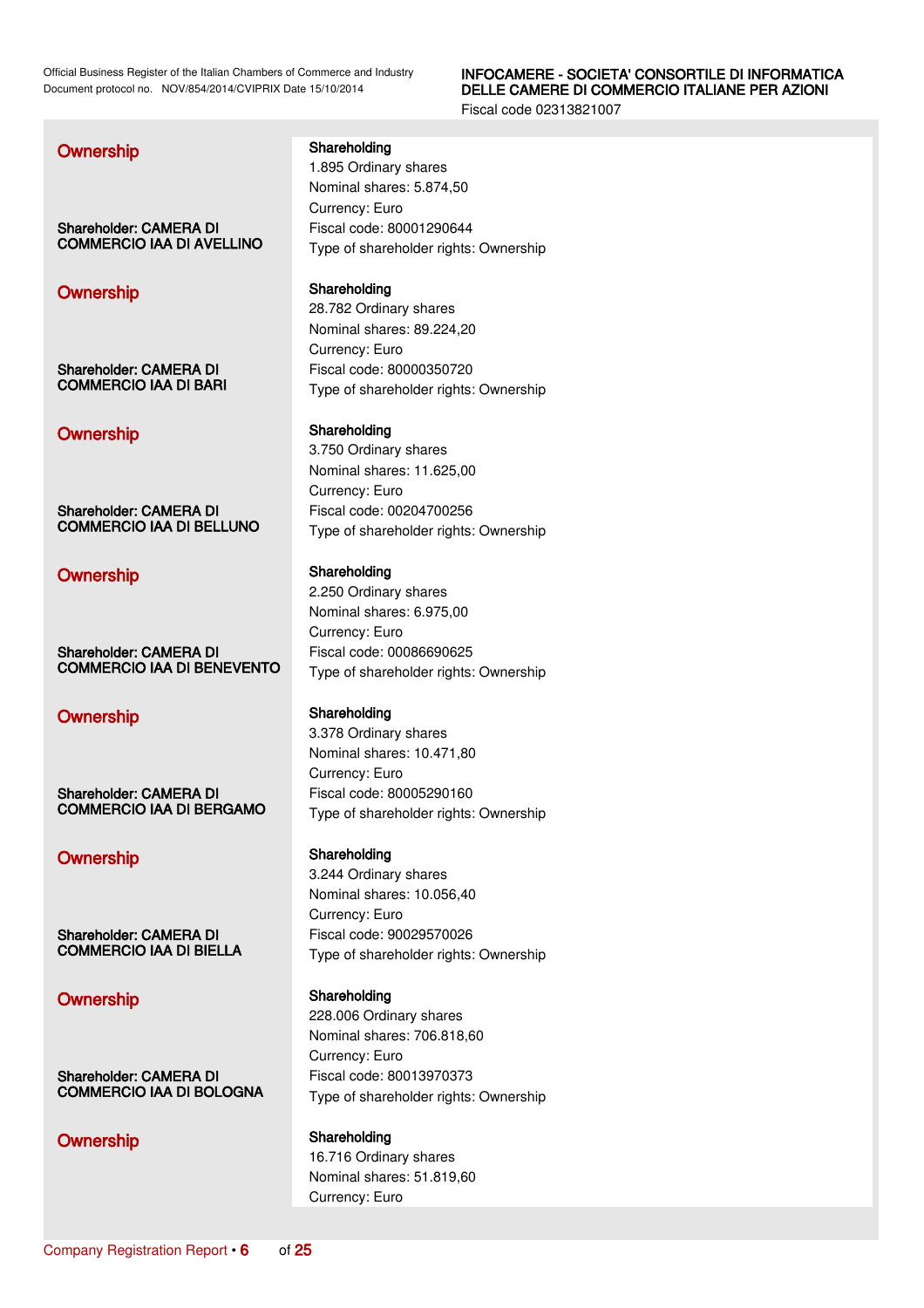Fiscal code 02313821007

### Shareholder: CAMERA DI COMMERCIO IAA DI BOLZANO

### Ownership Shareholding

Shareholder: CAMERA DI COMMERCIO IAA DI BRESCIA

Shareholder: CAMERA DI COMMERCIO DI BRINDISI

### Ownership Shareholding

Shareholder: CAMERA DI COMMERCIO IAA DI CAGLIARI

### Ownership Shareholding

Shareholder: CAMERA DI COMMERCIO IAA DI **CALTANISSETTA** 

# Ownership Shareholding

Shareholder: CAMERA DI COMMERCIO IAA DI **CAMPOBASSO** 

### Ownership Shareholding

Shareholder: CAMERA DI COMMERCIO IAA DI CASERTA

# Ownership Shareholding

Shareholder: CAMERA DI COMMERCIO IAA DI CATANIA Fiscal code: 80000670218 Type of shareholder rights: Ownership 9.402 Ordinary shares

Nominal shares: 29.146,20 Currency: Euro Fiscal code: 80013870177 Type of shareholder rights: Ownership

### Ownership Shareholding

2.388 Ordinary shares Nominal shares: 7.402,80 Currency: Euro Fiscal code: 00187930748 Type of shareholder rights: Ownership

9.540 Ordinary shares Nominal shares: 29.574,00 Currency: Euro Fiscal code: 80000770927 Type of shareholder rights: Ownership

1 Ordinary shares Nominal shares: 3,10 Currency: Euro Fiscal code: 80000490856 Type of shareholder rights: Ownership

1.304 Ordinary shares Nominal shares: 4.042,40 Currency: Euro Fiscal code: 80001510702 Type of shareholder rights: Ownership

1.848 Ordinary shares Nominal shares: 5.728,80 Currency: Euro Fiscal code: 80004270619 Type of shareholder rights: Ownership

1 Ordinary shares Nominal shares: 3,10 Currency: Euro Fiscal code: 80000090870 Type of shareholder rights: Ownership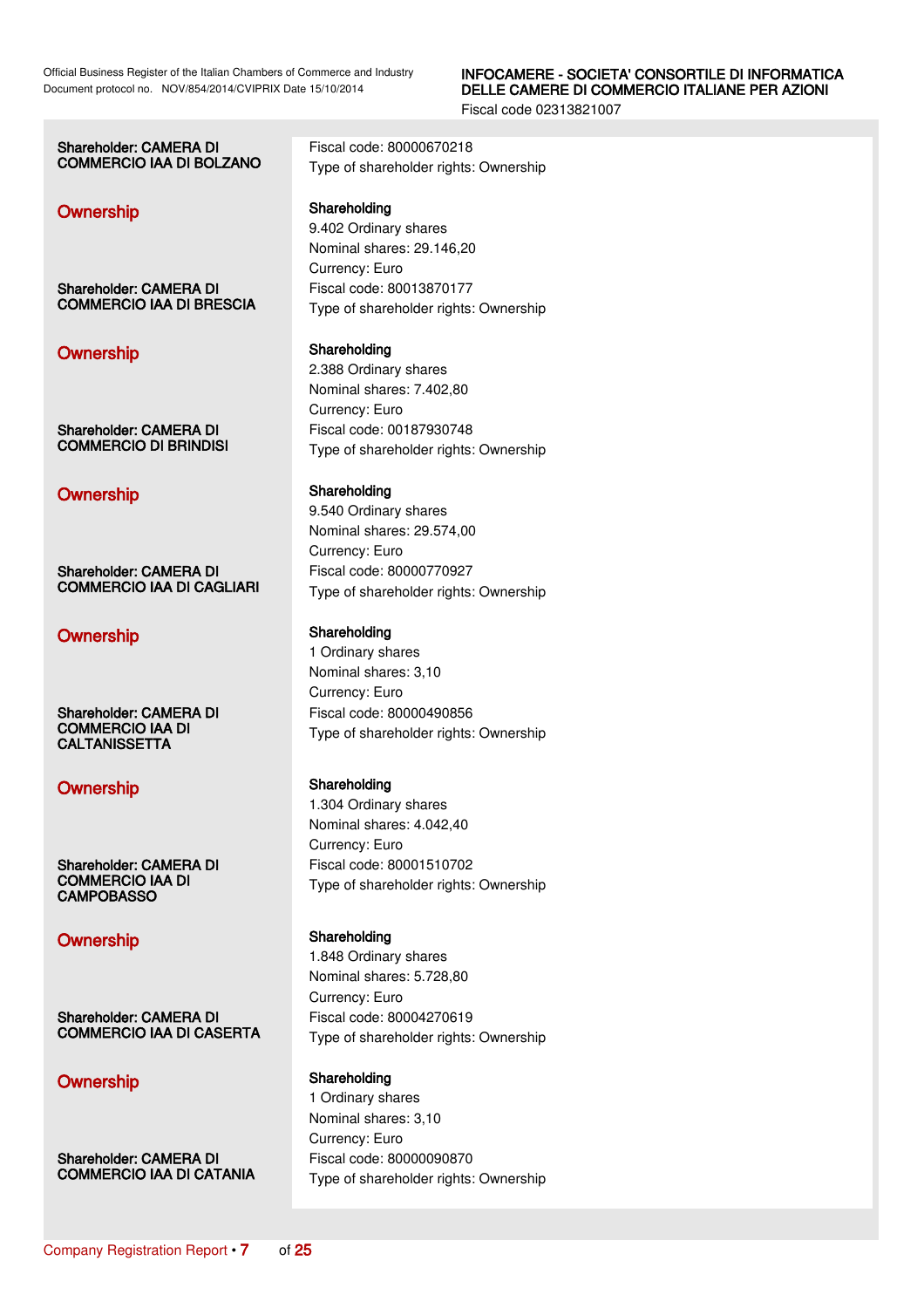### INFOCAMERE - SOCIETA' CONSORTILE DI INFORMATICA DELLE CAMERE DI COMMERCIO ITALIANE PER AZIONI

Fiscal code 02313821007

**Ownership Shareholding** Shareholding

Shareholder: CAMERA DI COMMERCIO IAA DI CATANZARO

# Ownership Shareholding

Shareholder: CAMERA DI COMMERCIO IAA DI CHIETI

### Ownership Shareholding

Shareholder: CAMERA DI COMMERCIO IAA DI COMO

Shareholder: CAMERA DI COMMERCIO IAA DI COSENZA

### Ownership Shareholding

Shareholder: CAMERA DI COMMERCIO IAA DI CREMONA

### Ownership Shareholding

Shareholder: CAMERA DI COMMERCIO IAA DI CROTONE

# Ownership Shareholding

Shareholder: CAMERA DI COMMERCIO I.A.A. DI CUNEO

# Ownership Shareholding

1.743 Ordinary shares Nominal shares: 5.403,30 Currency: Euro Fiscal code: 80002510792 Type of shareholder rights: Ownership

13.344 Ordinary shares Nominal shares: 41.366,40 Currency: Euro Fiscal code: 80000530693 Type of shareholder rights: Ownership

1.523 Ordinary shares Nominal shares: 4.721,30 Currency: Euro Fiscal code: 80000050130 Type of shareholder rights: Ownership

### Ownership Shareholding

21.300 Ordinary shares Nominal shares: 66.030,00 Currency: Euro Fiscal code: 80001370784 Type of shareholder rights: Ownership

6.159 Ordinary shares Nominal shares: 19.092,90 Currency: Euro Fiscal code: 80000730194 Type of shareholder rights: Ownership

5 Ordinary shares Nominal shares: 15,50 Currency: Euro Fiscal code: 91008680794 Type of shareholder rights: Ownership

37.320 Ordinary shares Nominal shares: 115.692,00 Currency: Euro Fiscal code: 80000110041 Type of shareholder rights: Ownership

2.202 Ordinary shares Nominal shares: 6.826,20 Currency: Euro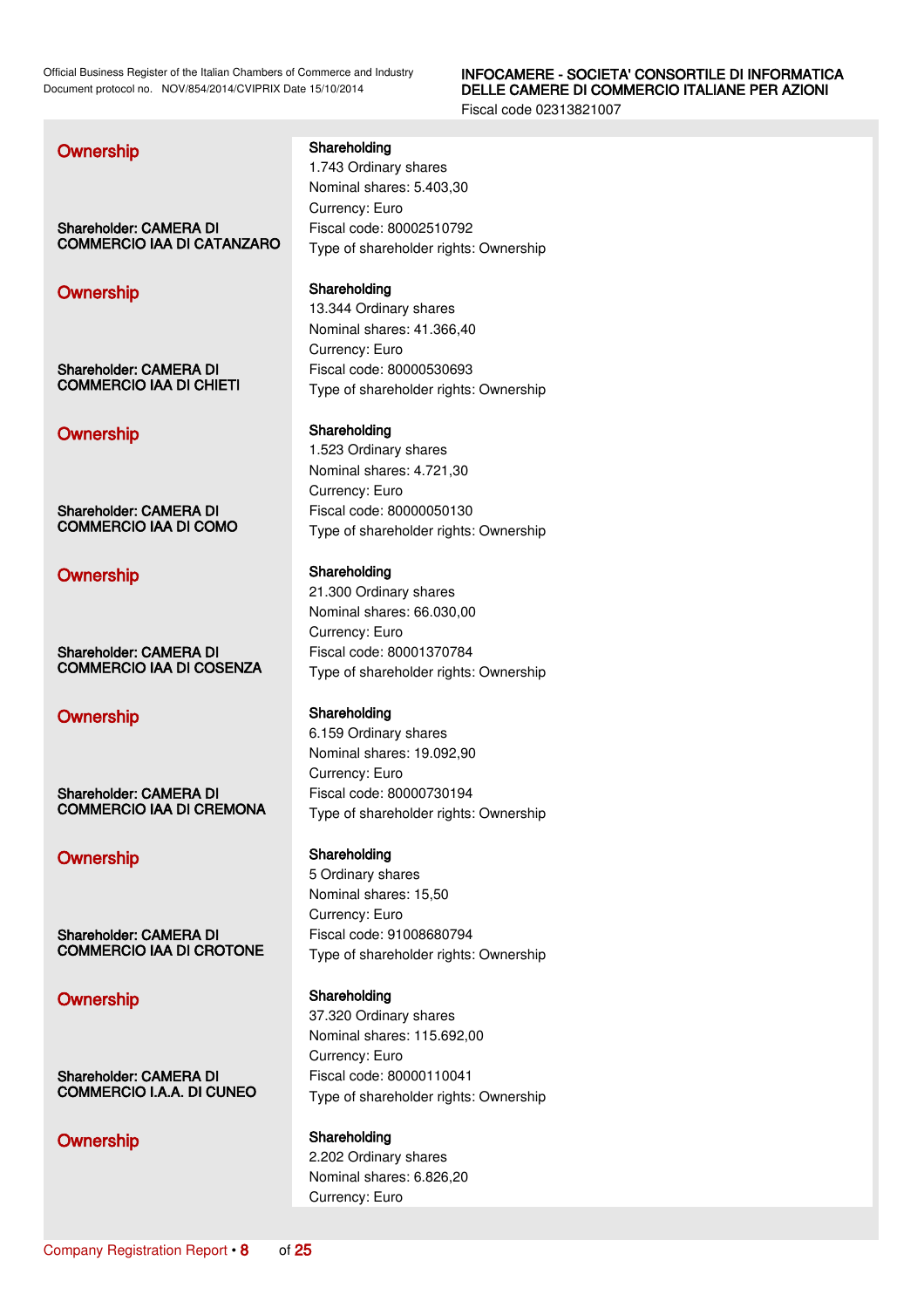### INFOCAMERE - SOCIETA' CONSORTILE DI INFORMATICA DELLE CAMERE DI COMMERCIO ITALIANE PER AZIONI

Fiscal code 02313821007

| <b>Shareholder: CAMERA DI</b>                    | Fiscal code: 80000490864              |
|--------------------------------------------------|---------------------------------------|
| <b>COMMERCIO IAA DI ENNA</b>                     | Type of shareholder rights: Ownership |
|                                                  |                                       |
| Ownership                                        | Shareholding                          |
|                                                  | 21.882 Ordinary shares                |
|                                                  | Nominal shares: 67.834,20             |
|                                                  | Currency: Euro                        |
| Shareholder: CAMERA DI                           | Fiscal code: 00292740388              |
| <b>COMMERCIO IAA DI FERRARA</b>                  | Type of shareholder rights: Ownership |
| Ownership                                        | Shareholding                          |
|                                                  | 187.000 Ordinary shares               |
|                                                  | Nominal shares: 579.700,00            |
|                                                  | Currency: Euro                        |
| Shareholder: CAMERA DI                           | Fiscal code: 80002690487              |
| <b>COMMERCIO I.A.A. DI FIRENZE</b>               | Type of shareholder rights: Ownership |
| Ownership                                        | Shareholding                          |
|                                                  | 5.229 Ordinary shares                 |
|                                                  | Nominal shares: 16.209,90             |
|                                                  | Currency: Euro                        |
| Shareholder: CAMERA DI                           | Fiscal code: 80002570713              |
| <b>COMMERCIO IAA DI FOGGIA</b>                   | Type of shareholder rights: Ownership |
| Ownership                                        | Shareholding                          |
|                                                  | 20.040 Ordinary shares                |
|                                                  | Nominal shares: 62.124,00             |
|                                                  | Currency: Euro                        |
| Shareholder: CAMERA DI                           | Fiscal code: 80000750408              |
| <b>COMMERCIO IAA DI FORLI -</b><br><b>CESENA</b> | Type of shareholder rights: Ownership |
| <b>Ownership</b>                                 | Shareholding                          |

Shareholder: CAMERA DI COMMERCIO IAA DI FROSINONE

# Ownership Shareholding

Shareholder: CAMERA DI COMMERCIO IAA DI GENOVA

# Ownership Shareholding

Shareholder: CAMERA DI COMMERCIO IAA DI GORIZIA

44.562 Ordinary shares Nominal shares: 138.142,20 Currency: Euro Fiscal code: 80000230609 Type of shareholder rights: Ownership

88.603 Ordinary shares Nominal shares: 274.669,30 Currency: Euro Fiscal code: 00796640100 Type of shareholder rights: Ownership

1 Ordinary shares Nominal shares: 3,10 Currency: Euro Fiscal code: 00124260316 Type of shareholder rights: Ownership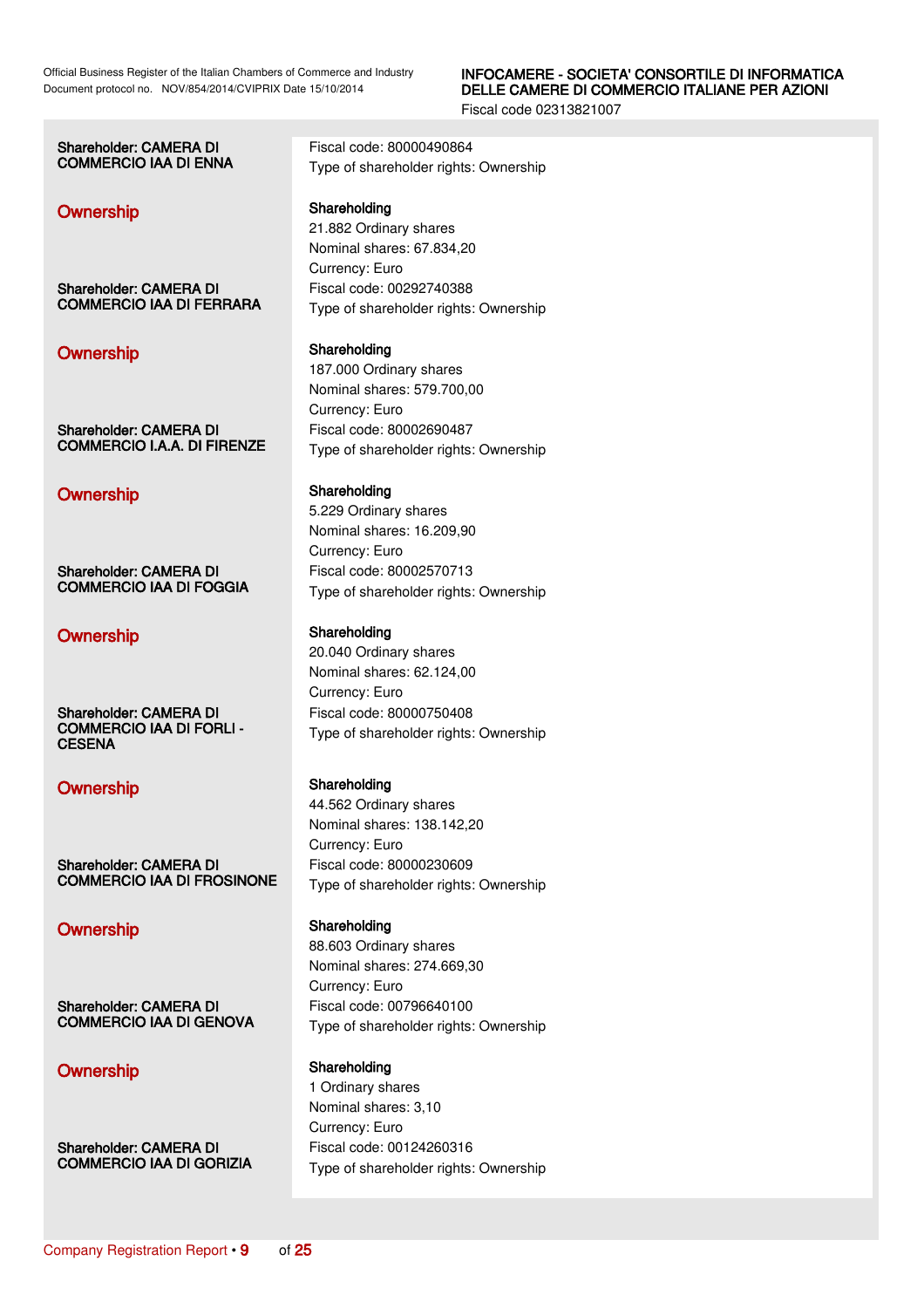### INFOCAMERE - SOCIETA' CONSORTILE DI INFORMATICA DELLE CAMERE DI COMMERCIO ITALIANE PER AZIONI

Fiscal code 02313821007

### **Ownership Shareholding** Shareholding

1.500 Ordinary shares

Shareholder: CAMERA DI COMMERCIO IAA DI GROSSETO

### Ownership Shareholding

Shareholder: CAMERA DI COMMERCIO IAA DI IMPERIA

### Ownership Shareholding

Shareholder: CAMERA DI COMMERCIO IAA DI ISERNIA

Shareholder: CAMERA DI COMMERCIO IAA DI LA SPEZIA

### Ownership Shareholding

Shareholder: CAMERA DI COMMERCIO IAA DELL'AQUILA

### Ownership Shareholding

Shareholder: CAMERA DI COMMERCIO IAA DI LATINA

# Ownership Shareholding

Shareholder: CAMERA DI COMMERCIO INDUSTRIA ARTIGIANATO E AGRICOLTURA DI LECCE - IN SIGLA C.C.I.A.A. LECCE

Currency: Euro Fiscal code: 80000910531 Type of shareholder rights: Ownership

Nominal shares: 4.650,00

1.965 Ordinary shares Nominal shares: 6.091,50 Currency: Euro Fiscal code: 00241740083 Type of shareholder rights: Ownership

8.514 Ordinary shares Nominal shares: 26.393,40 Currency: Euro Fiscal code: 80000870941 Type of shareholder rights: Ownership

# Ownership Shareholding

1.185 Ordinary shares Nominal shares: 3.673,50 Currency: Euro Fiscal code: 00224630111 Type of shareholder rights: Ownership

20.925 Ordinary shares Nominal shares: 64.867,50 Currency: Euro Fiscal code: 80002390666 Type of shareholder rights: Ownership

29.925 Ordinary shares Nominal shares: 92.767,50 Currency: Euro Fiscal code: 80004010593 Type of shareholder rights: Ownership

4.380 Ordinary shares Nominal shares: 13.578,00 Currency: Euro Fiscal code: 80009730757 Type of shareholder rights: Ownership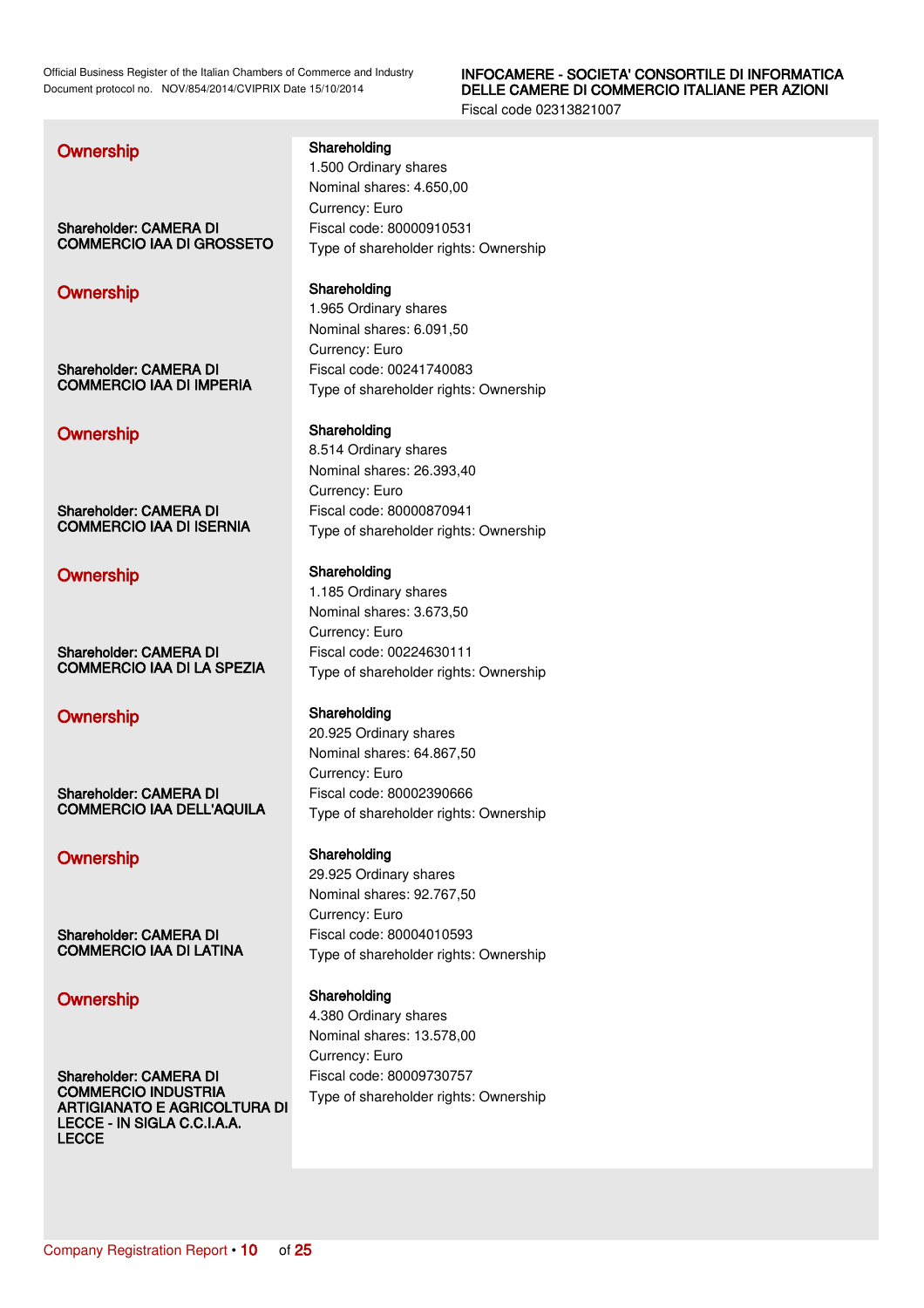### INFOCAMERE - SOCIETA' CONSORTILE DI INFORMATICA DELLE CAMERE DI COMMERCIO ITALIANE PER AZIONI

Fiscal code 02313821007

# Shareholder: C.C.I.A.A. DI LECCO Fiscal code: 02105990135 Ownership Shareholding Shareholder: CAMERA COMMERCIO LIVORNO Ownership Shareholding Shareholder: CAMERA DI COMMERCIO IAA DI LODI Ownership Shareholding Shareholder: CAMERA DI COMMERCIO IAA DI LUCCA Ownership Shareholding

Shareholder: CAMERA DI COMMERCIO IAA DI MACERATA

# Ownership Shareholding

Shareholder: CAMERA DI COMMERCIO, INDUSTRIA, ARTIGIANATO ED AGRICOLTURA DI MANTOVA

### Ownership Shareholding

Shareholder: CAMERA DI COMMERCIO IAA DI MASSA E **CARRARA** 

### **Ownership Shareholding** Shareholding

308 Ordinary shares Nominal shares: 954,80 Currency: Euro Type of shareholder rights: Ownership

3.475 Ordinary shares Nominal shares: 10.772,50 Currency: Euro Fiscal code: 80010870493 Type of shareholder rights: Ownership

28 Ordinary shares Nominal shares: 86,80 Currency: Euro Fiscal code: 92515670153 Type of shareholder rights: Ownership

2.904 Ordinary shares Nominal shares: 9.002,40 Currency: Euro Fiscal code: 80004310464 Type of shareholder rights: Ownership

3.000 Ordinary shares Nominal shares: 9.300,00 Currency: Euro Fiscal code: 80001410432 Type of shareholder rights: Ownership

6.726 Ordinary shares Nominal shares: 20.850,60 Currency: Euro Company cancelled from the Business Register Fiscal code: 00402430201 Type of shareholder rights: Ownership

1.665 Ordinary shares Nominal shares: 5.161,50 Currency: Euro Fiscal code: 82000110450 Type of shareholder rights: Ownership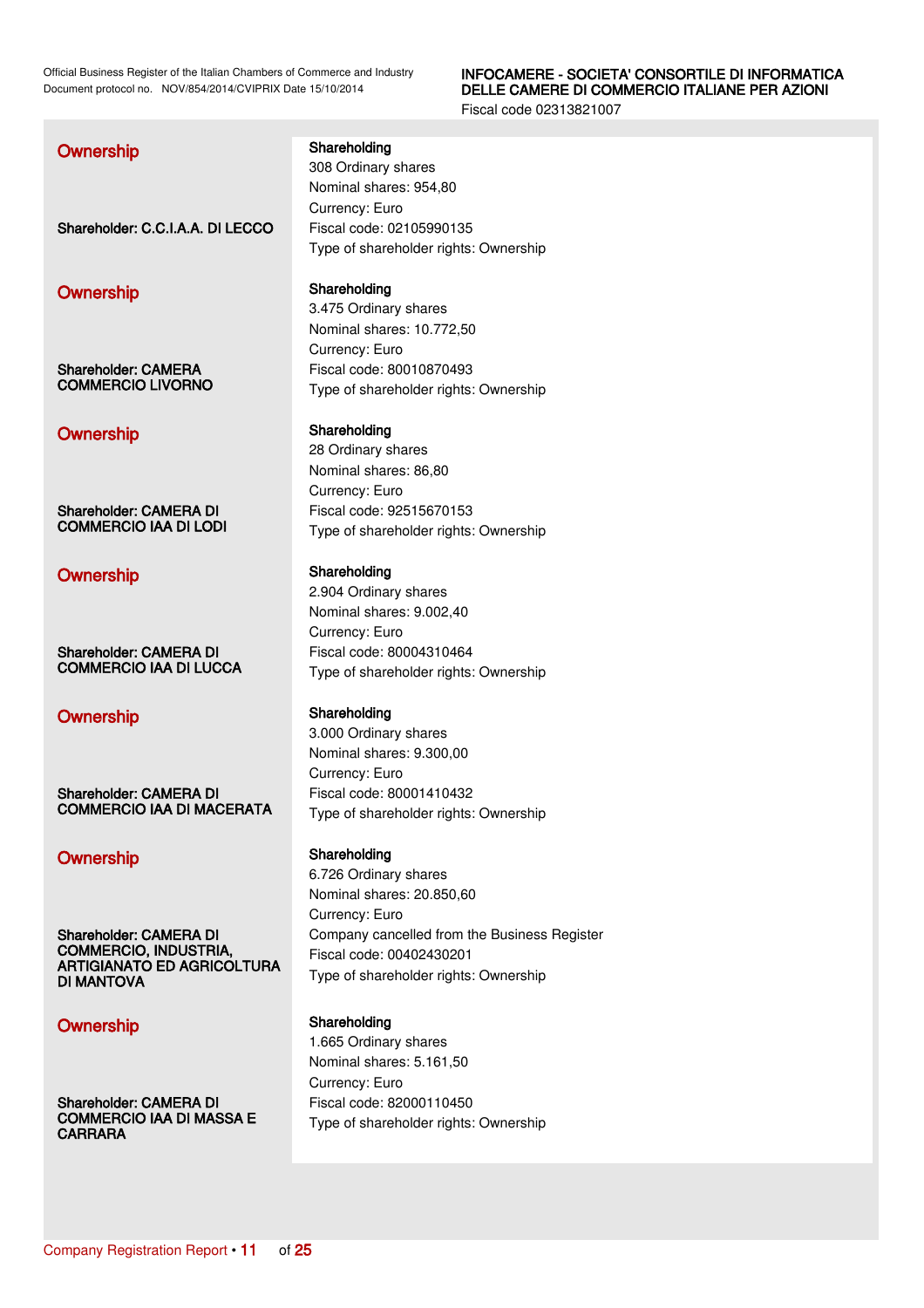### INFOCAMERE - SOCIETA' CONSORTILE DI INFORMATICA DELLE CAMERE DI COMMERCIO ITALIANE PER AZIONI

Fiscal code 02313821007

Shareholder: CAMERA DI COMMERCIO IAA DI MATERA

### Ownership Shareholding

Shareholder: CAMERA DI COMMERCIO IAA DI MESSINA

### Ownership Shareholding

Shareholder: CAMERA DI COMMERCIO INDUSTRIA ARTIGIANATO E AGRICOLTURA DI MILANO

### Ownership Shareholding

Shareholder: CAMERA DI COMMERCIO IAA DI MODENA

# Ownership Shareholding

Shareholder: CAMERA DI COMMERCIO INDUSTRIA ARTIGIANATO E AGRICOLTURA DI MONZA E BRIANZA

Shareholder: CAMERA DI COMMERCIO IAA DI NAPOLI

### Ownership Shareholding

Shareholder: CAMERA DI COMMERCIO IAA DI NOVARA

**Ownership Shareholding** Shareholding

2.380 Ordinary shares Nominal shares: 7.378,00 Currency: Euro Fiscal code: 80001410770 Type of shareholder rights: Ownership

300 Ordinary shares Nominal shares: 930,00 Currency: Euro Fiscal code: 80003470830 Type of shareholder rights: Ownership

865.966 Ordinary shares Nominal shares: 2.684.494,60 Currency: Euro Fiscal code: 80073490155 Type of shareholder rights: Ownership

15.177 Ordinary shares Nominal shares: 47.048,70 Currency: Euro Fiscal code: 00675070361 Type of shareholder rights: Ownership

1 Ordinary shares Nominal shares: 3,10 Currency: Euro Fiscal code: 94607690156 Type of shareholder rights: Ownership

### Ownership Shareholding

83.310 Ordinary shares Nominal shares: 258.261,00 Currency: Euro Fiscal code: 80014190633 Type of shareholder rights: Ownership

60.808 Ordinary shares Nominal shares: 188.504,80 Currency: Euro Fiscal code: 80008390033 Type of shareholder rights: Ownership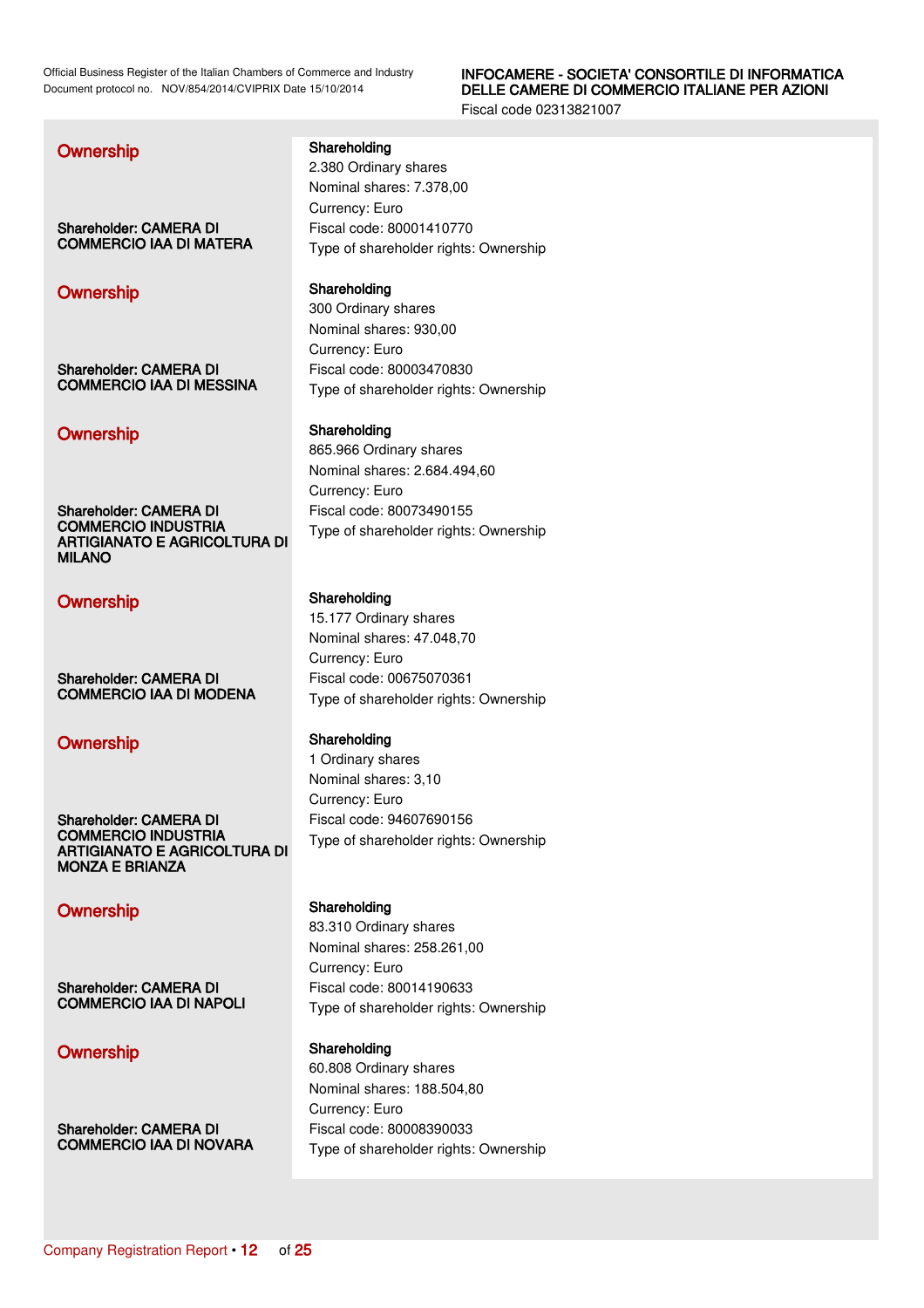### INFOCAMERE - SOCIETA' CONSORTILE DI INFORMATICA DELLE CAMERE DI COMMERCIO ITALIANE PER AZIONI

Fiscal code 02313821007

### **Ownership Shareholding** Shareholding

Shareholder: CAMERA DI COMMERCIO IAA DI NUORO

# Ownership Shareholding

Shareholder: CAMERA DI COMMERCIO IAA DI ORISTANO

### Ownership Shareholding

Shareholder: CAMERA DI COMMERCIO IAA DI PADOVA

# Ownership Shareholding

Shareholder: CAMERA DI COMMERCIO IAA DI PALERMO

### Ownership Shareholding

Shareholder: CAMERA DI COMMERCIO IAA DI PARMA

# Ownership Shareholding

Shareholder: CAMERA DI COMMERCIO IAA DI PAVIA

# Ownership Shareholding

Shareholder: CAMERA DI COMMERCIO IAA DI PERUGIA

3.000 Ordinary shares

Nominal shares: 9.300,00 Currency: Euro Fiscal code: 80000350910 Type of shareholder rights: Ownership

14.205 Ordinary shares Nominal shares: 44.035,50 Currency: Euro Fiscal code: 80030090957 Type of shareholder rights: Ownership

889.244 Ordinary shares Nominal shares: 2.756.656,40 Currency: Euro Fiscal code: 00654100288 Type of shareholder rights: Ownership

8.879 Ordinary shares Nominal shares: 27.524,90 Currency: Euro Fiscal code: 80016730824 Type of shareholder rights: Ownership

21.558 Ordinary shares Nominal shares: 66.829,80 Currency: Euro Fiscal code: 80008090344 Type of shareholder rights: Ownership

10.500 Ordinary shares Nominal shares: 32.550,00 Currency: Euro Fiscal code: 80000590184 Type of shareholder rights: Ownership

11.352 Ordinary shares Nominal shares: 35.191,20 Currency: Euro Fiscal code: 80000970543 Type of shareholder rights: Ownership

### Ownership Shareholding

7.962 Ordinary shares Nominal shares: 24.682,20 Currency: Euro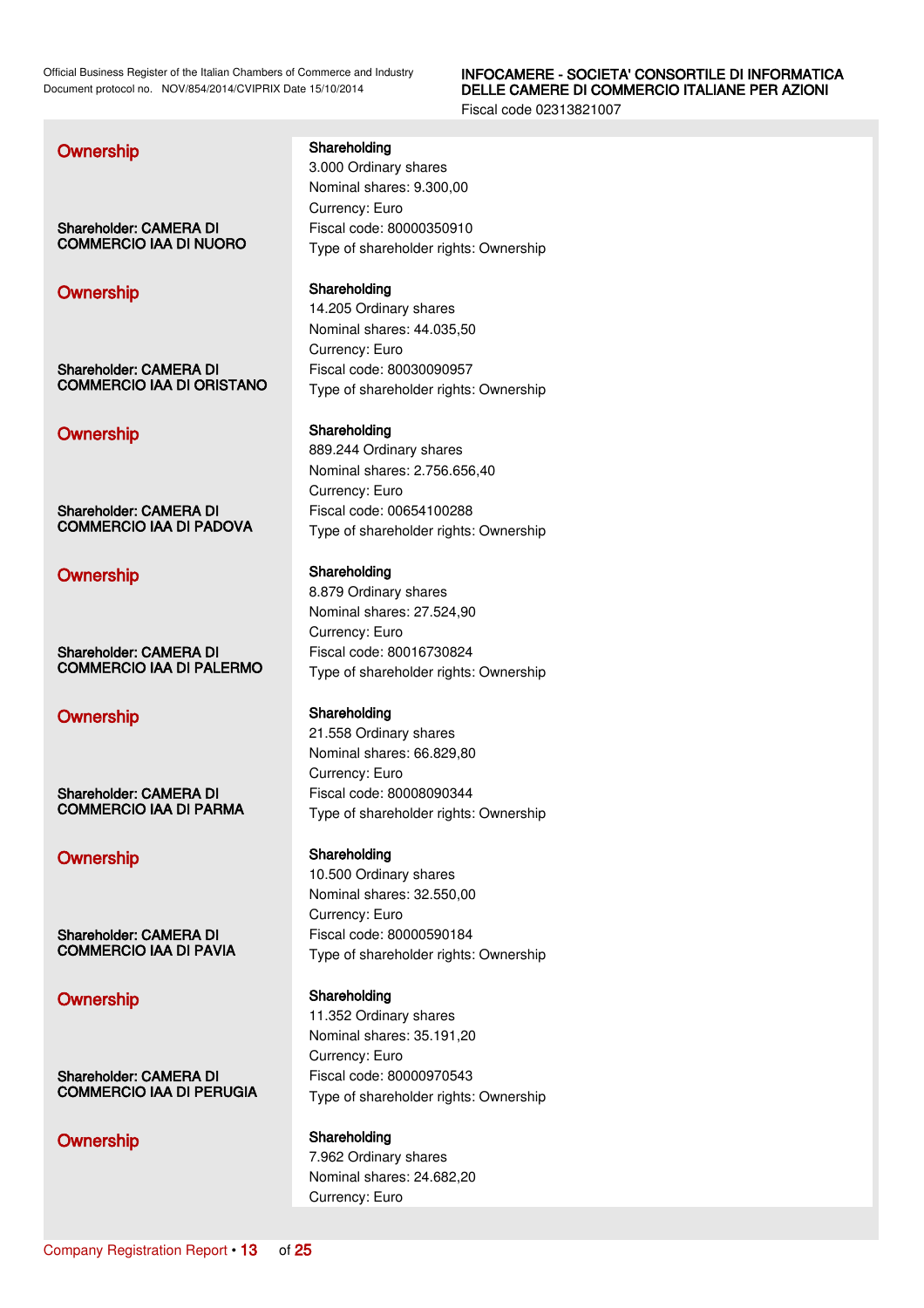| Shareholder: C.C.I.A.A. DI PESARO | Fiscal code: 00135390417                                                              |
|-----------------------------------|---------------------------------------------------------------------------------------|
| E URBINO                          | Type of shareholder rights: Ownership                                                 |
| Ownership                         | Shareholding<br>375 Ordinary shares<br>Nominal shares: 1.162,50<br>Currency: Euro     |
| Shareholder: C.C.I.A.A. DI        | Fiscal code: 80000750689                                                              |
| <b>PESCARA</b>                    | Type of shareholder rights: Ownership                                                 |
| Ownership                         | Shareholding<br>5.355 Ordinary shares<br>Nominal shares: 16.600,50<br>Currency: Euro  |
| Shareholder: C.C.I.A.A. DI        | Fiscal code: 00276970332                                                              |
| <b>PIACENZA</b>                   | Type of shareholder rights: Ownership                                                 |
| Ownership                         | Shareholding<br>1.401 Ordinary shares<br>Nominal shares: 4.343,10<br>Currency: Euro   |
| Shareholder: CAMERA DI            | Fiscal code: 80000430506                                                              |
| <b>COMMERCIO IAA DI PISA</b>      | Type of shareholder rights: Ownership                                                 |
| Ownership                         | Shareholding<br>12.081 Ordinary shares<br>Nominal shares: 37.451,10<br>Currency: Euro |
| Shareholder: CAMERA DI            | Fiscal code: 00332700475                                                              |
| <b>COMMERCIO IAA DI PISTOIA</b>   | Type of shareholder rights: Ownership                                                 |
| Ownership                         | Shareholding<br>15.000 Ordinary shares<br>Nominal shares: 46.500,00<br>Currency: Euro |
| <b>Shareholder: CAMERA DI</b>     | Fiscal code: 80000590937                                                              |
| <b>COMMERCIO IAA DI PORDENONE</b> | Type of shareholder rights: Ownership                                                 |
| Ownership                         | Shareholding<br>1.228 Ordinary shares<br>Nominal shares: 3.806,80<br>Currency: Euro   |
| Shareholder: CAMERA DI            | Fiscal code: 80000170763                                                              |
| <b>COMMERCIO IAA DI POTENZA</b>   | Type of shareholder rights: Ownership                                                 |
| Ownership                         | Shareholding<br>24.184 Ordinary shares<br>Nominal shares: 74.970,40<br>Currency: Euro |
| Shareholder: CAMERA DI            | Fiscal code: 92024980481                                                              |
| <b>COMMERCIO IAA DI PRATO</b>     | Type of shareholder rights: Ownership                                                 |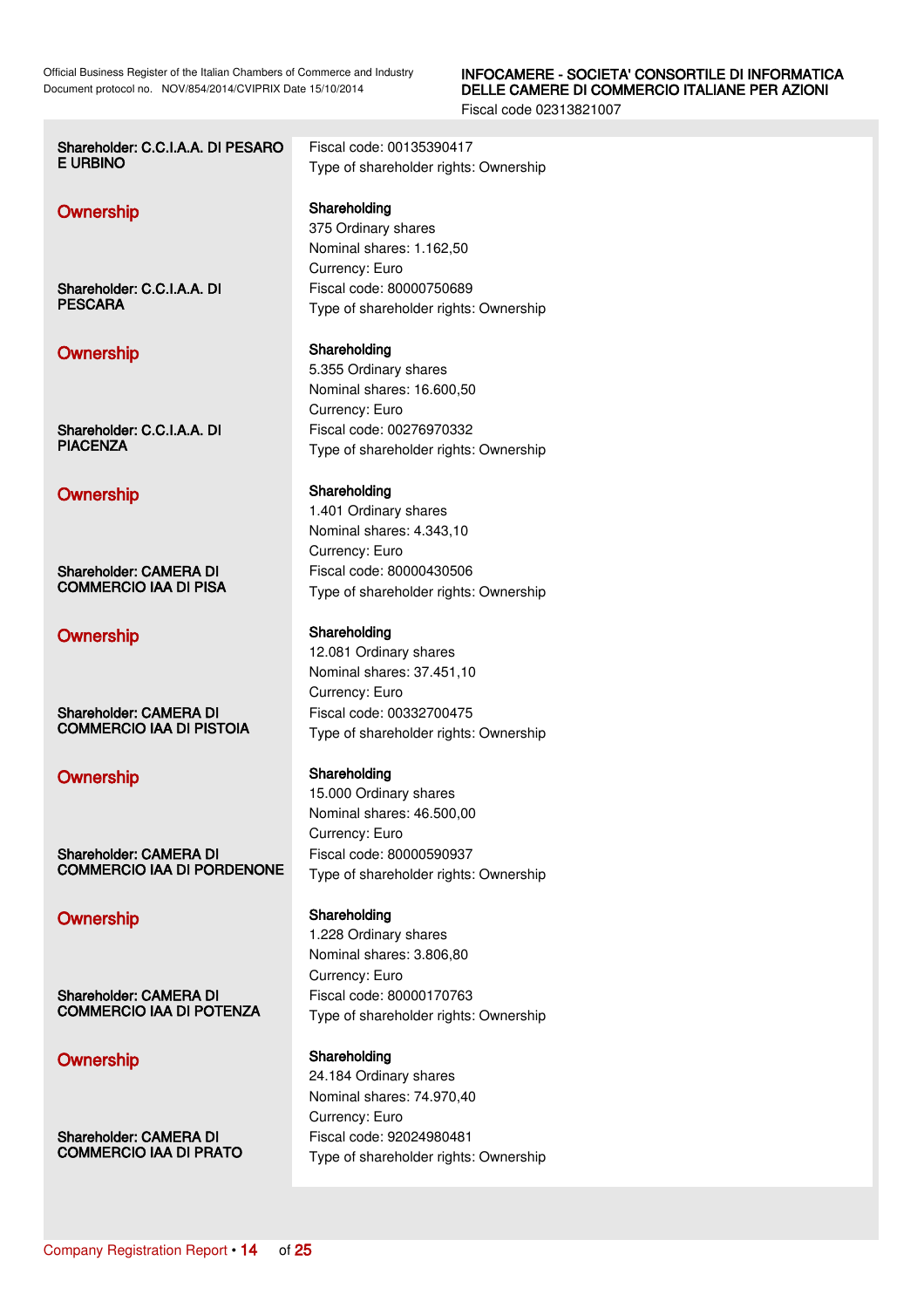### INFOCAMERE - SOCIETA' CONSORTILE DI INFORMATICA DELLE CAMERE DI COMMERCIO ITALIANE PER AZIONI

Fiscal code 02313821007

Shareholder: CAMERA DI COMMERCIO IAA DI RAGUSA

# Ownership Shareholding

Shareholder: CAMERA DI COMMERCIO INDUSTRIA ARTIGIANATO E AGRICOLTURA DI **RAVENNA** 

# Ownership Shareholding

Shareholder: CAMERA DI COMMERCIO IAA DI REGGIO DI **CALABRIA** 

# Ownership Shareholding

Shareholder: C.C.I.A.A. DI REGGIO EMILIA

### Ownership Shareholding

Shareholder: CAMERA DI COMMERCIO IAA DI RIETI

Shareholder: CAMERA DI COMMERCIO IAA DI RIMINI

# Ownership Shareholding

Shareholder: CAMERA DI COMMERCIO IAA DI ROMA

### **Ownership Shareholding** Shareholding

2 Ordinary shares Nominal shares: 6,20 Currency: Euro Fiscal code: 80000110884 Type of shareholder rights: Ownership

12.954 Ordinary shares Nominal shares: 40.157,40 Currency: Euro Fiscal code: 00361270390 Type of shareholder rights: Ownership

6.330 Ordinary shares Nominal shares: 19.623,00 Currency: Euro Fiscal code: 80000090805 Type of shareholder rights: Ownership

11.175 Ordinary shares Nominal shares: 34.642,50 Currency: Euro Fiscal code: 00448250357 Type of shareholder rights: Ownership

141 Ordinary shares Nominal shares: 437,10 Currency: Euro Fiscal code: 80001090572 Type of shareholder rights: Ownership

### Ownership Shareholding

8.335 Ordinary shares Nominal shares: 25.838,50 Currency: Euro Fiscal code: 91030270408 Type of shareholder rights: Ownership

865.827 Ordinary shares Nominal shares: 2.684.063,70 Currency: Euro Fiscal code: 80099790588 Type of shareholder rights: Ownership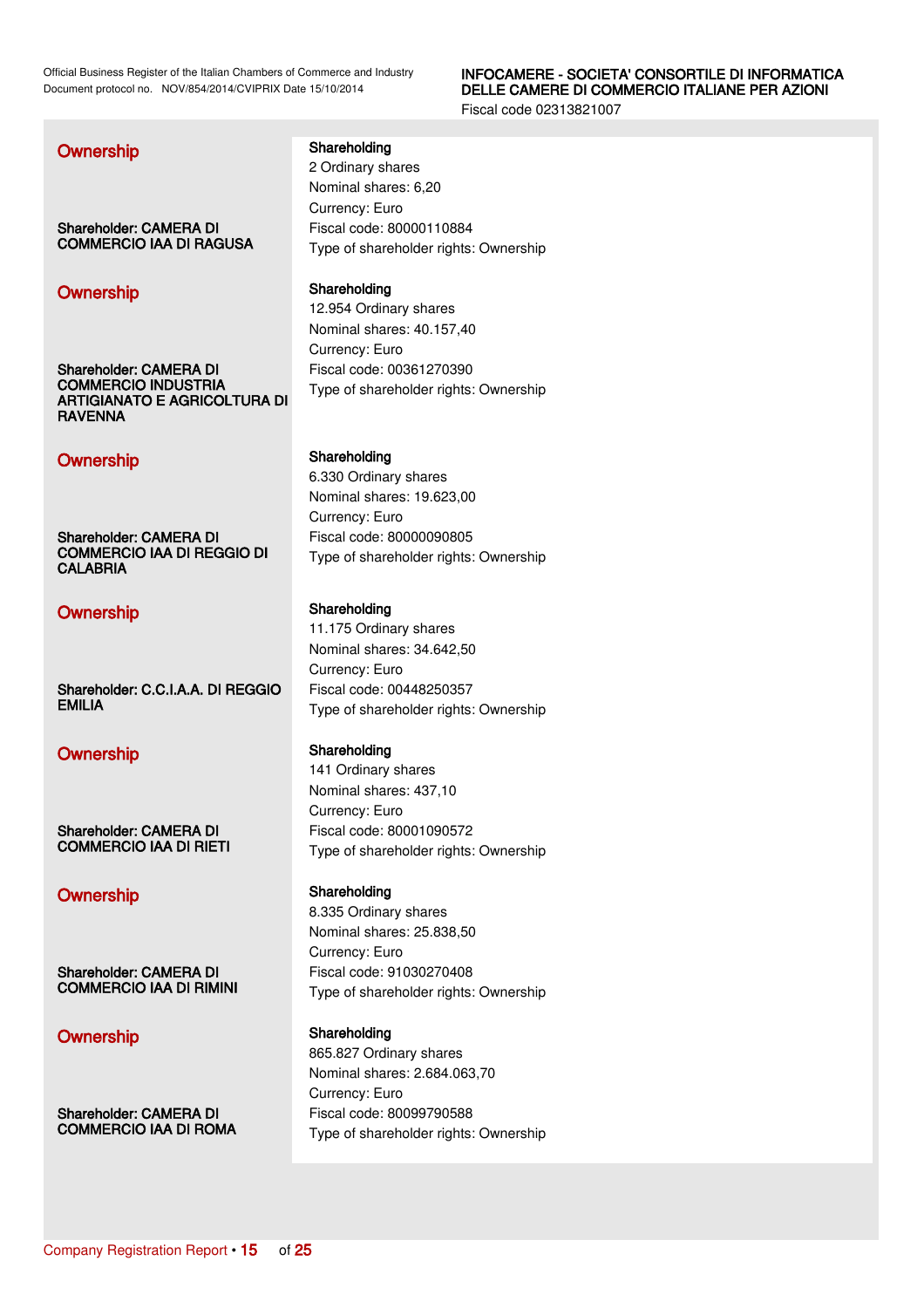### INFOCAMERE - SOCIETA' CONSORTILE DI INFORMATICA DELLE CAMERE DI COMMERCIO ITALIANE PER AZIONI

Fiscal code 02313821007

| Ownership                         | Shareholding<br>1.434 Ordinary shares             |
|-----------------------------------|---------------------------------------------------|
|                                   | Nominal shares: 4.445,40                          |
|                                   | Currency: Euro                                    |
| <b>Shareholder: CAMERA DI</b>     | Fiscal code: 00194850293                          |
| <b>COMMERCIO DI ROVIGO</b>        | Type of shareholder rights: Owr                   |
| Ownership                         | Shareholding                                      |
|                                   | 3.273 Ordinary shares                             |
|                                   | Nominal shares: 10.146,30                         |
|                                   | Currency: Euro<br>Fiscal code: 80003090653        |
| <b>Shareholder: CCIAA SALERNO</b> | Type of shareholder rights: Owr                   |
|                                   |                                                   |
| Ownership                         | Shareholding                                      |
|                                   | 18.240 Ordinary shares                            |
|                                   | Nominal shares: 56.544,00                         |
|                                   | Currency: Euro                                    |
| <b>Shareholder: CAMERA DI</b>     | Fiscal code: 80000930901                          |
| <b>COMMERCIO IAA DI SASSARI</b>   | Type of shareholder rights: Owr                   |
|                                   | Shareholding                                      |
| Ownership                         | 8.868 Ordinary shares                             |
|                                   |                                                   |
|                                   |                                                   |
|                                   | Nominal shares: 27.490,80<br>Currency: Euro       |
| Shareholder: C.C.I.A.A. DI SAVONA | Fiscal code: 80005410099                          |
|                                   | Type of shareholder rights: Owr                   |
|                                   |                                                   |
| Ownership                         | Shareholding                                      |
|                                   | 3.000 Ordinary shares<br>Nominal shares: 9.300,00 |
|                                   | Currency: Euro                                    |
| <b>Shareholder: CAMERA DI</b>     | Fiscal code: 80001820523                          |
| <b>COMMERCIO IAA DI SIENA</b>     | Type of shareholder rights: Owr                   |
|                                   |                                                   |
| Ownership                         | Shareholding<br>300 Ordinary shares               |
|                                   | Nominal shares: 930,00                            |
|                                   | Currency: Euro                                    |
| <b>Shareholder: CAMERA DI</b>     | Fiscal code: 80000070898                          |
| <b>COMMERCIO IAA DI SIRACUSA</b>  | Type of shareholder rights: Owr                   |

Shareholder: CAMERA DI COMMERCIO IAA DI SONDRIO

**Tership** 

hership

**Tership** 

**Tership** 

**Tership** 

**Tership** 

# Ownership Shareholding

2 Ordinary shares Nominal shares: 6,20 Currency: Euro Fiscal code: 00132440140 Type of shareholder rights: Ownership

### Ownership Shareholding 42.726 Ordinary shares Nominal shares: 132.450,60 Currency: Euro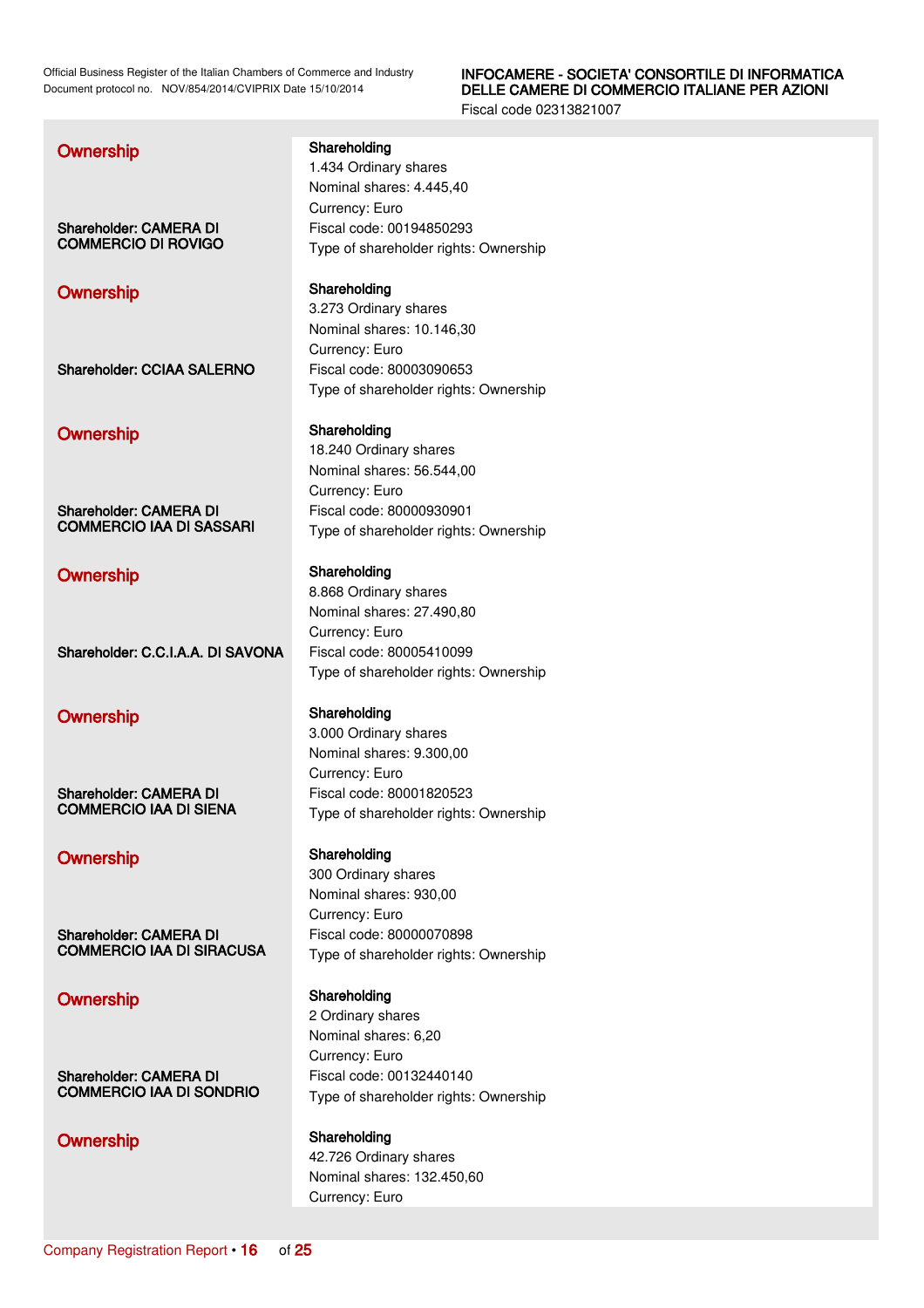### INFOCAMERE - SOCIETA' CONSORTILE DI INFORMATICA DELLE CAMERE DI COMMERCIO ITALIANE PER AZIONI

| <b>Shareholder: CAMERA DI</b><br><b>COMMERCIO IAA DI TARANTO</b> | Fiscal code: 80005050739<br>Type of shareholder rights: Ownership                         |
|------------------------------------------------------------------|-------------------------------------------------------------------------------------------|
| Ownership                                                        | Shareholding<br>19.449 Ordinary shares<br>Nominal shares: 60.291,90<br>Currency: Euro     |
| Shareholder: C.C.I.A.A. DI TERAMO                                | Fiscal code: 00127790673<br>Type of shareholder rights: Ownership                         |
| Ownership                                                        | Shareholding<br>1.830 Ordinary shares<br>Nominal shares: 5.673,00<br>Currency: Euro       |
| <b>Shareholder: CAMERA DI</b><br><b>COMMERCIO IAA DI TERNI</b>   | Fiscal code: 80000970550<br>Type of shareholder rights: Ownership                         |
| Ownership                                                        | Shareholding<br>933.078 Ordinary shares<br>Nominal shares: 2.892.541,80<br>Currency: Euro |
| Shareholder: CAMERA DI<br><b>COMMERCIO IAA DI TORINO</b>         | Fiscal code: 80062130010<br>Type of shareholder rights: Ownership                         |
| Ownership                                                        | Shareholding<br>1 Ordinary shares<br>Nominal shares: 3,10<br>Currency: Euro               |
| <b>Shareholder: CAMERA DI</b><br><b>COMMERCIO IAA DI TRAPANI</b> | Fiscal code: 80001990813<br>Type of shareholder rights: Ownership                         |
| Ownership                                                        | Shareholding<br>8.552 Ordinary shares<br>Nominal shares: 26.511,20<br>Currency: Euro      |
| <b>Shareholder: CAMERA DI</b><br><b>COMMERCIO IAA DI TRENTO</b>  | Fiscal code: 00262170228<br>Type of shareholder rights: Ownership                         |
| Ownership                                                        | Shareholding<br>57.048 Ordinary shares<br>Nominal shares: 176.848,80<br>Currency: Euro    |
| Shareholder: CAMERA DI<br><b>COMMERCIO IAA DI TREVISO</b>        | Fiscal code: 80009550262<br>Type of shareholder rights: Ownership                         |
| Ownership                                                        | Shareholding<br>74 Ordinary shares<br>Nominal shares: 229,40<br>Currency: Euro            |
| <b>Shareholder: CAMERA DI</b><br><b>COMMERCIO IAA DI TRIESTE</b> | Fiscal code: 80010550327<br>Type of shareholder rights: Ownership                         |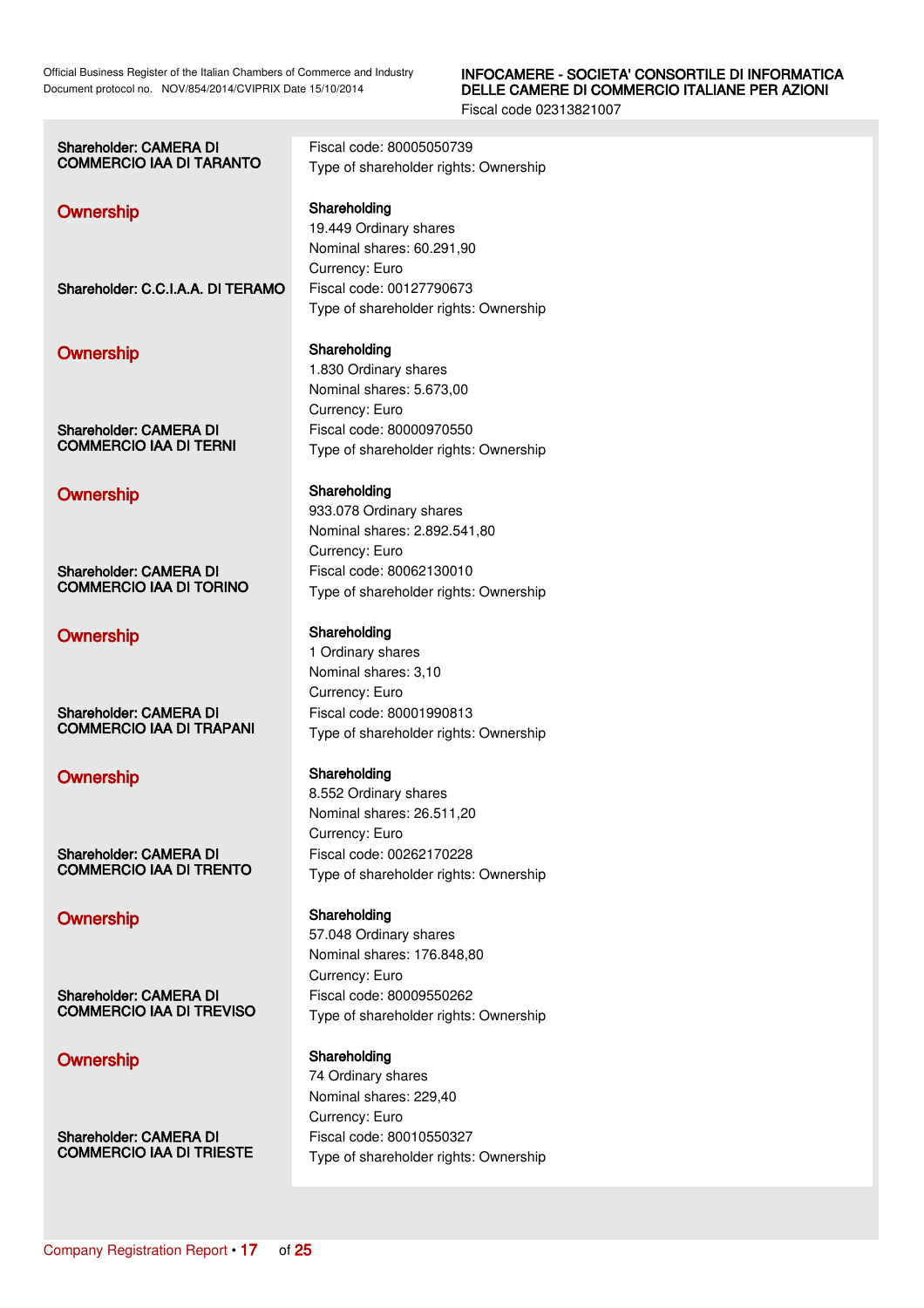### INFOCAMERE - SOCIETA' CONSORTILE DI INFORMATICA DELLE CAMERE DI COMMERCIO ITALIANE PER AZIONI

Fiscal code 02313821007

Shareholder: CAMERA DI COMMERCIO IAA UDINE

# Ownership Shareholding

Shareholder: CAMERA VALDOSTANA DELLE IMPRESE E DELLE PROFESSIONI

# Ownership Shareholding

Shareholder: CAMERA DI COMMERCIO IAA DI VARESE

### Ownership Shareholding

Shareholder: CAMERA DI COMMERCIO IAA DI VENEZIA

### Ownership Shareholding

Shareholder: CAMERA DI COMMERCIO IAA DEL VERBANO CUSIO OSSOLA

# Ownership Shareholding

Shareholder: CAMERA COMMERCIO INDUSTRIA ARTIGIANATO E AGRICOLTURA

Shareholder: CAMERA DI COMMERCIO IAA DI VERONA

### **Ownership Shareholding** Shareholding

3 Ordinary shares Nominal shares: 9,30 Currency: Euro Fiscal code: 00460830300 Type of shareholder rights: Ownership

1 Ordinary shares Nominal shares: 3,10 Currency: Euro Fiscal code: 91046340070 Type of shareholder rights: Ownership

75.645 Ordinary shares Nominal shares: 234.499,50 Currency: Euro Fiscal code: 80000510125 Type of shareholder rights: Ownership

28.374 Ordinary shares Nominal shares: 87.959,40 Currency: Euro Fiscal code: 80008190276 Type of shareholder rights: Ownership

1 Ordinary shares Nominal shares: 3,10 Currency: Euro Fiscal code: 93011170037 Type of shareholder rights: Ownership

2.560 Ordinary shares Nominal shares: 7.936,00 Currency: Euro Fiscal code: 80000650020 Type of shareholder rights: Ownership

### Ownership Shareholding

6.978 Ordinary shares Nominal shares: 21.631,80 Currency: Euro Fiscal code: 00653240234 Type of shareholder rights: Ownership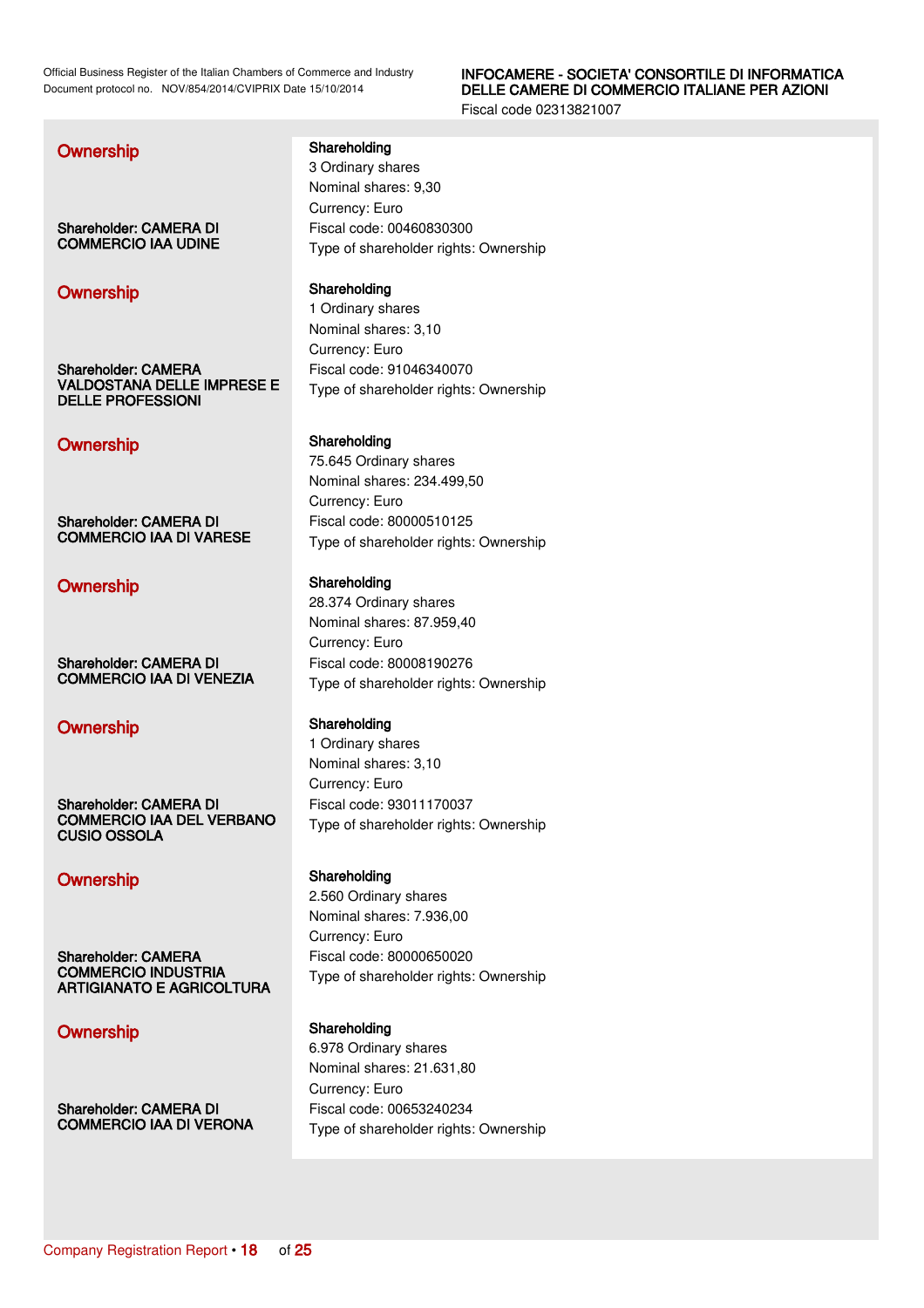### INFOCAMERE - SOCIETA' CONSORTILE DI INFORMATICA DELLE CAMERE DI COMMERCIO ITALIANE PER AZIONI

Fiscal code 02313821007

### **Ownership Shareholding** Shareholding

Shareholder: CAMERA DI COMMERCIO IAA DI VIBO VALENTIA

# Ownership Shareholding

Shareholder: CAMERA DI COMMERCIO IAA DI VICENZA

# Ownership Shareholding

Shareholder: CAMERA DI COMMERCIO IAA DI VITERBO

# Ownership Shareholding

Shareholder: UNIONE REGIONALE DELLE CAMERE DI COMMERCIO,INDUSTRIA,ARTIGIA NATO E AGRICOLTURA DELL'EMILIA-ROMAGNA

# Ownership Shareholding

Shareholder: UNIONE REGIONALE C.C.I.A.A. VENETO

Shareholder: UNIONE ITALIANA C.C.I.A.A.

### Ownership Shareholding

Shareholder: CAMERA DI COMMERCIO IAA DI FERMO 5 Ordinary shares Nominal shares: 15,50 Currency: Euro Fiscal code: 96005420797 Type of shareholder rights: Ownership

244.357 Ordinary shares Nominal shares: 757.506,70 Currency: Euro Fiscal code: 80000330243 Type of shareholder rights: Ownership

375 Ordinary shares Nominal shares: 1.162,50 Currency: Euro Fiscal code: 80000550568 Type of shareholder rights: Ownership

43.275 Ordinary shares Nominal shares: 134.152,50 Currency: Euro Fiscal code: 80062830379 Type of shareholder rights: Ownership

16.457 Ordinary shares Nominal shares: 51.016,70 Currency: Euro Fiscal code: 80009100274 Type of shareholder rights: Ownership

### Ownership Shareholding

205.997 Ordinary shares Nominal shares: 638.590,70 Currency: Euro Fiscal code: 01484460587 Type of shareholder rights: Ownership

10.693 Ordinary shares Nominal shares: 33.148,30 Currency: Euro Fiscal code: 01979820444 Type of shareholder rights: Ownership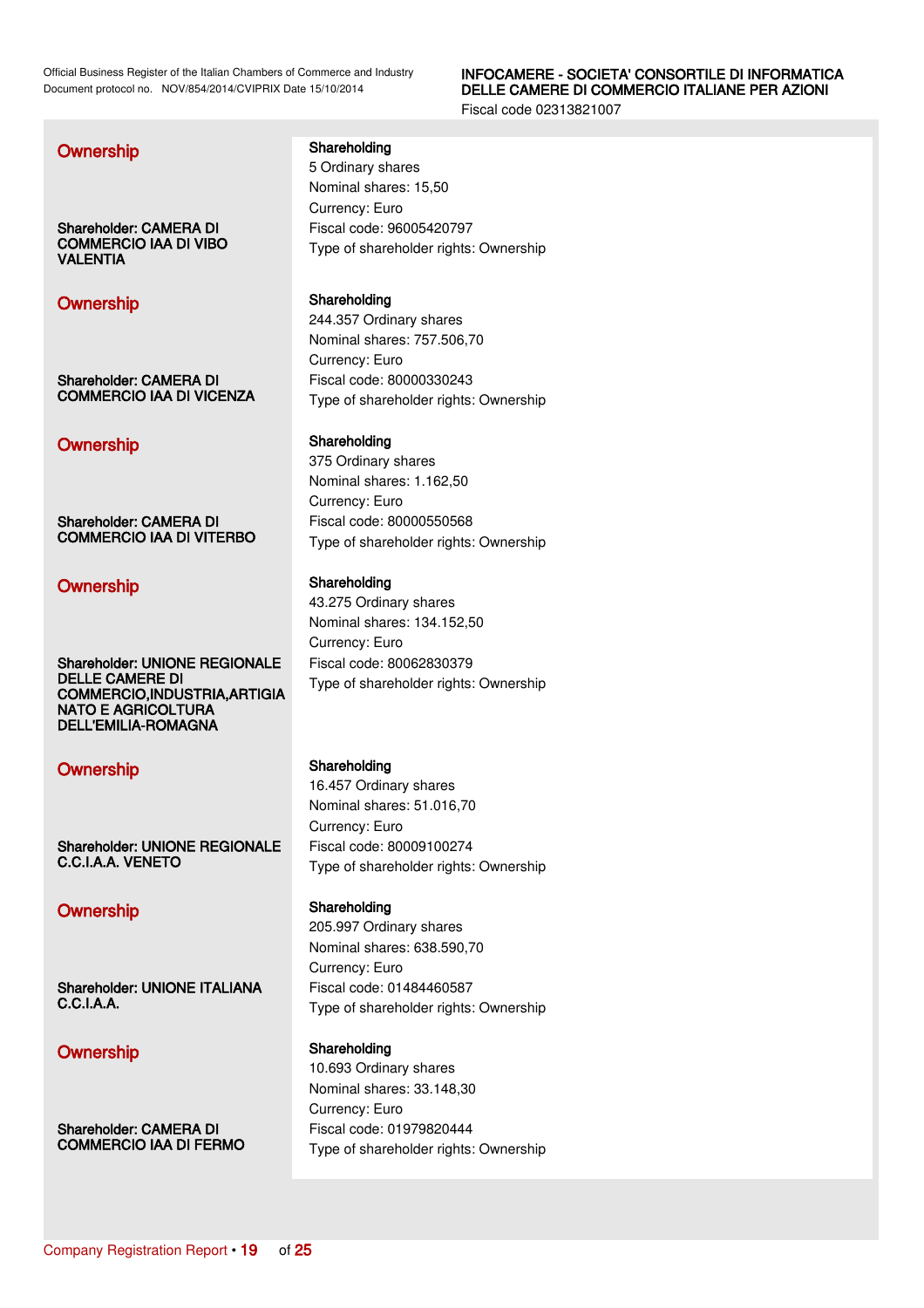### INFOCAMERE - SOCIETA' CONSORTILE DI INFORMATICA DELLE CAMERE DI COMMERCIO ITALIANE PER AZIONI

Fiscal code 02313821007

| Ownership                                                      | Shareholding<br>100 Ordinary shares   |
|----------------------------------------------------------------|---------------------------------------|
|                                                                | Nominal shares: 310,00                |
|                                                                | Currency: Euro                        |
| <b>Shareholder: UNIONE REGIONALE</b>                           | Fiscal code: 80091380016              |
| <b>CCIAA PIEMONTE</b>                                          | Type of shareholder rights: Ownership |
| <b>Ownership</b>                                               | Shareholding                          |
|                                                                | 1 Ordinary shares                     |
|                                                                | Nominal shares: 3,10                  |
|                                                                | Currency: Euro                        |
| <b>Shareholder: UNIONE REGIONALE</b><br><b>CCIAA MOLISE</b>    | Fiscal code: 92008110709              |
|                                                                | Type of shareholder rights: Ownership |
| Ownership                                                      | Shareholding                          |
|                                                                | 106 Ordinary shares                   |
|                                                                | Nominal shares: 328,60                |
|                                                                | Currency: Euro                        |
| <b>Shareholder: UNIONE REGIONALE</b><br><b>CCIAA TOSCANA</b>   | Fiscal code: 84000730485              |
|                                                                | Type of shareholder rights: Ownership |
| Ownership                                                      | Shareholding                          |
|                                                                | 10 Ordinary shares                    |
|                                                                | Nominal shares: 31,00                 |
|                                                                | Currency: Euro                        |
| <b>Shareholder: UNIONE REGIONALE</b>                           | Fiscal code: 03254220159              |
| DELLE CAMERE DI COMMERCIO,<br><b>INDUSTRIA, ARTIGIANAT O E</b> | Type of shareholder rights: Ownership |
| <b>AGRICOLTURA DELLA</b>                                       |                                       |
| <b>LOMBARDIA IN BREVE</b><br><b>UNIONCAMERE LOMBARDIA</b>      |                                       |
|                                                                |                                       |
| <b>Ownership</b>                                               | Shareholding                          |
|                                                                | 100 Ordinary shares                   |
|                                                                | Nominal shares: 310,00                |
|                                                                | Currency: Euro                        |
| <b>Shareholder: UNIONE REGIONALE</b>                           | Fiscal code: 80001670761              |
| <b>CCIAA BASILICATA</b>                                        | Type of shareholder rights: Ownership |
| Ownership                                                      | Shareholding                          |
|                                                                | 70 Ordinary shares                    |
|                                                                | Nominal shares: 217,00                |
|                                                                | Currency: Euro                        |
| <b>Shareholder: UICC UNIONE</b>                                | Fiscal code: 80003830793              |
| <b>CAMERE DI COMMERCIO</b>                                     | Type of shareholder rights: Ownership |
| Ownership                                                      | Shareholding                          |
|                                                                | 1 Ordinary shares                     |
|                                                                | Nominal shares: 3,10                  |

Currency: Euro

Fiscal code: 90133920323

Type of shareholder rights: Ownership

Shareholder: UNIONCAMERE FRIULI VENEZIA GIULIA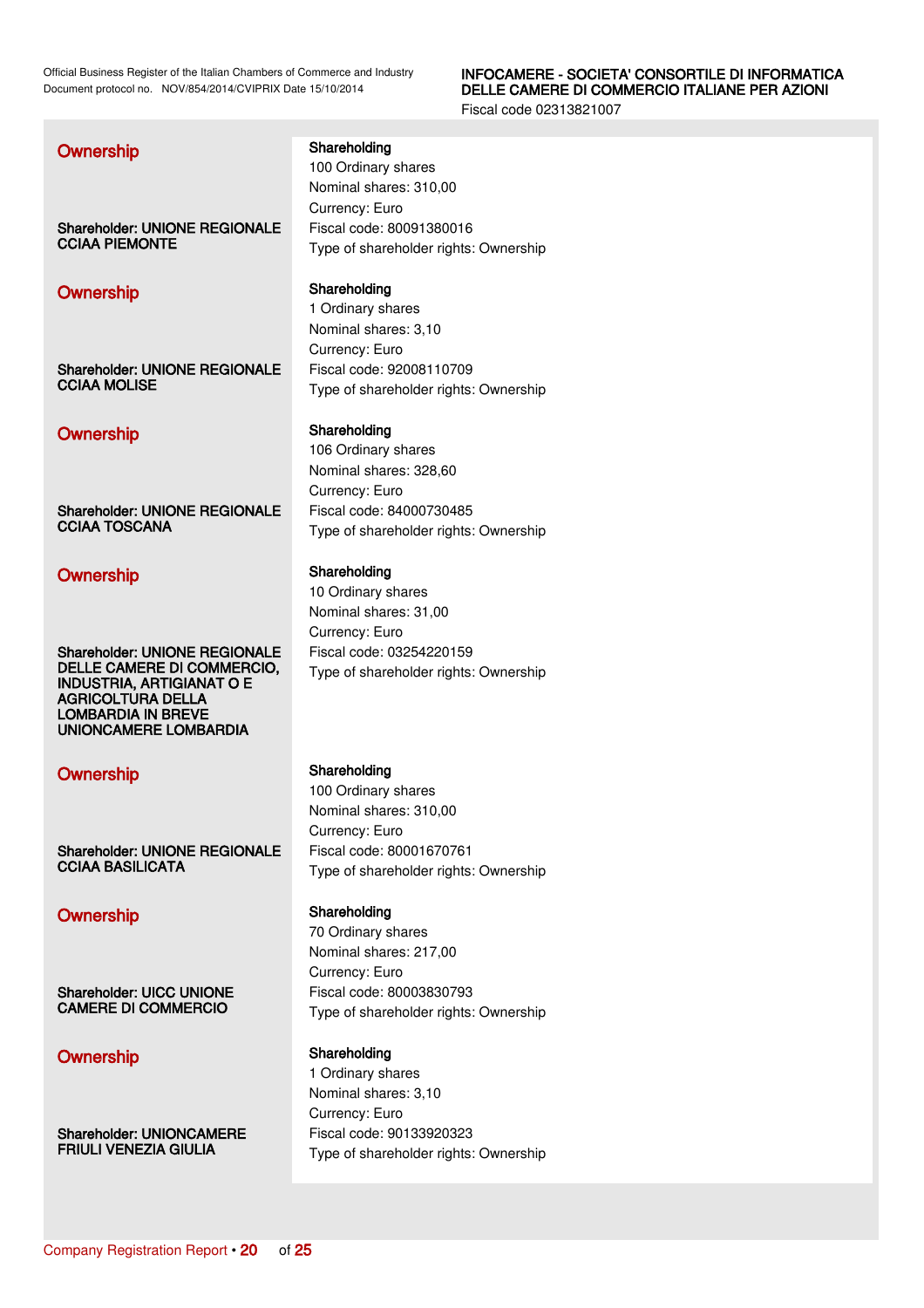### INFOCAMERE - SOCIETA' CONSORTILE DI INFORMATICA DELLE CAMERE DI COMMERCIO ITALIANE PER AZIONI

<span id="page-20-0"></span>

| Ownership<br><b>Shareholder: UNIONCAMERE</b><br><b>REGIONE SICILIANA</b> | Shareholding<br>1 Ordinary shares<br>Nominal shares: 3,10<br>Currency: Euro<br>Fiscal code: 80021270824<br>Type of shareholder rights: Ownership                                                   |
|--------------------------------------------------------------------------|----------------------------------------------------------------------------------------------------------------------------------------------------------------------------------------------------|
|                                                                          |                                                                                                                                                                                                    |
| 8 Company officials                                                      |                                                                                                                                                                                                    |
| <b>Governors</b><br><b>Surname: CREMONESI</b><br>First name: GIANCARLO   | Gender: M<br>Fiscal code: CRMGCR47D16H501X<br>Company legal representative<br>Date of birth: 16/04/1947<br>Place of birth: ROMA (RM)                                                               |
| Official positions                                                       | <b>Official position: Governing director</b><br>Registration date: 24/01/2011<br>Term of office: Until the approval of the current balance sheet                                                   |
|                                                                          | Official position: Chairman of the board of governing directors<br>Registration date: 04/06/2013<br>Acceptance date: 31/07/2014<br>Term of office: Until the approval of the current balance sheet |
| Surname: DARDANELLO<br><b>First name: FERRUCCIO</b>                      | Gender: M<br>Fiscal code: DRDFRC44H29F351M<br>Signature on file<br>Date of birth: 29/06/1944<br>Place of birth: MONDOVI' (CN)                                                                      |
| Official positions                                                       | <b>Official position: Governing director</b><br>Start date of term of office: 08/05/2013<br>Term of office: Until the approval of the current balance sheet                                        |
| Surname: GRANDI<br>First name: GIADA                                     | Gender: F<br>Fiscal code: GRNGDI60R60A944H<br>Date of birth: 20/10/1960<br>Place of birth: BOLOGNA (BO)                                                                                            |
| Official positions                                                       | Official position: Governing director<br>Registration date: 04/06/2013<br>Term of office: Until the approval of the current balance sheet                                                          |
| Surname: BOLATTO<br>First name: GUIDO                                    | Gender: M<br>Fiscal code: BLTGDU63A07D208R<br>Date of birth: 07/01/1963<br>Place of birth: CUORGNE' (TO)                                                                                           |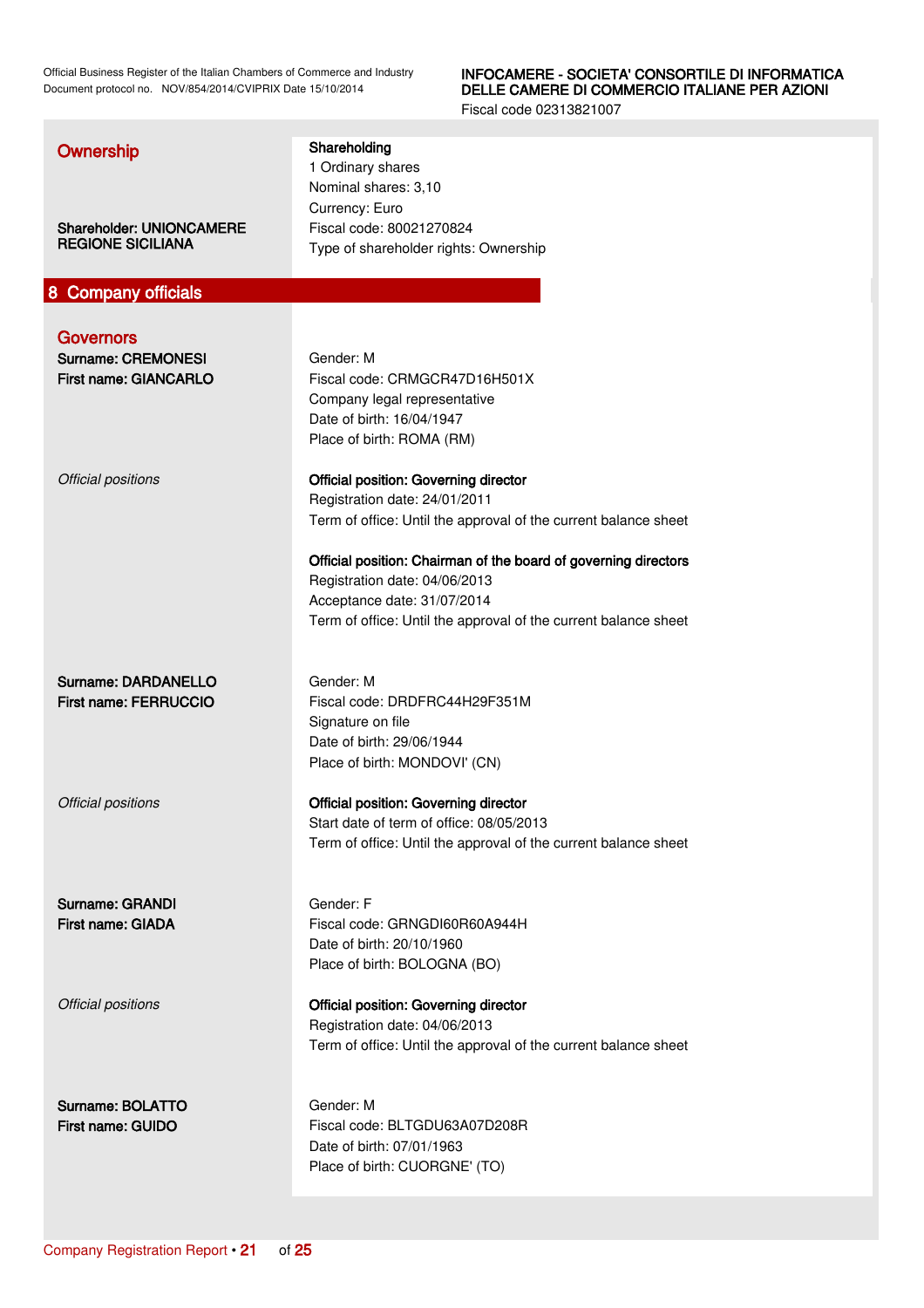### INFOCAMERE - SOCIETA' CONSORTILE DI INFORMATICA DELLE CAMERE DI COMMERCIO ITALIANE PER AZIONI

| <b>Official positions</b>                     | <b>Official position: Governing director</b><br>Registration date: 04/06/2013<br>Term of office: Until the approval of the current balance sheet |
|-----------------------------------------------|--------------------------------------------------------------------------------------------------------------------------------------------------|
| Surname: PIRAZZINI<br>First name: MAURIZIO    | Gender: M<br>Fiscal code: PRZMRZ67E10D548E<br>Date of birth: 10/05/1967<br>Place of birth: FERRARA (FE)                                          |
| Official positions                            | <b>Official position: Governing director</b><br>Registration date: 04/06/2013<br>Term of office: Until the approval of the current balance sheet |
|                                               |                                                                                                                                                  |
| <b>Other company officials</b>                |                                                                                                                                                  |
| Surname: GHEZZI                               | Gender: M                                                                                                                                        |
| First name: PAOLO                             | Fiscal code: GHZPLA61B05B509Y                                                                                                                    |
|                                               | Date of birth: 05/02/1961                                                                                                                        |
|                                               | Place of birth: CAMPIGLIA MARITTIMA (LI)                                                                                                         |
| Official positions                            | <b>Official position: Representative</b>                                                                                                         |
|                                               | Registration date: 27/03/2014                                                                                                                    |
|                                               | Term of office: Until revoked                                                                                                                    |
|                                               |                                                                                                                                                  |
|                                               |                                                                                                                                                  |
| Surname: LACQUANITI<br>First name: ALESSANDRO | Gender: M<br>Fiscal code: LCQLSN56B15C747R                                                                                                       |
|                                               | Date of birth: 15/02/1956                                                                                                                        |
|                                               | Place of birth: CITTANOVA (RC)                                                                                                                   |
|                                               |                                                                                                                                                  |
| Official positions                            | <b>Official position: Representative</b>                                                                                                         |
|                                               | Registration date: 11/10/2012                                                                                                                    |
|                                               | Term of office: Until revoked                                                                                                                    |
|                                               |                                                                                                                                                  |
| Surname: BOTTIGLIONI                          | Gender: M                                                                                                                                        |
| <b>First name: GABRIELE</b>                   | Fiscal code: BTTGRL54H29I726B                                                                                                                    |
|                                               | Date of birth: 29/06/1954                                                                                                                        |
|                                               | Place of birth: SIENA (SI)                                                                                                                       |
| Official positions                            | <b>Official position: Representative</b>                                                                                                         |
|                                               | Start date of term of office: 25/07/2014                                                                                                         |
|                                               | Term of office: Until revoked                                                                                                                    |
|                                               |                                                                                                                                                  |
| <b>Surname: TONINI</b>                        | Gender: M                                                                                                                                        |
| First name: ANTONIO                           | Fiscal code: TNNNTN63L19L407M                                                                                                                    |
|                                               | Date of birth: 19/07/1963                                                                                                                        |
|                                               | Place of birth: TREVISO (TV)                                                                                                                     |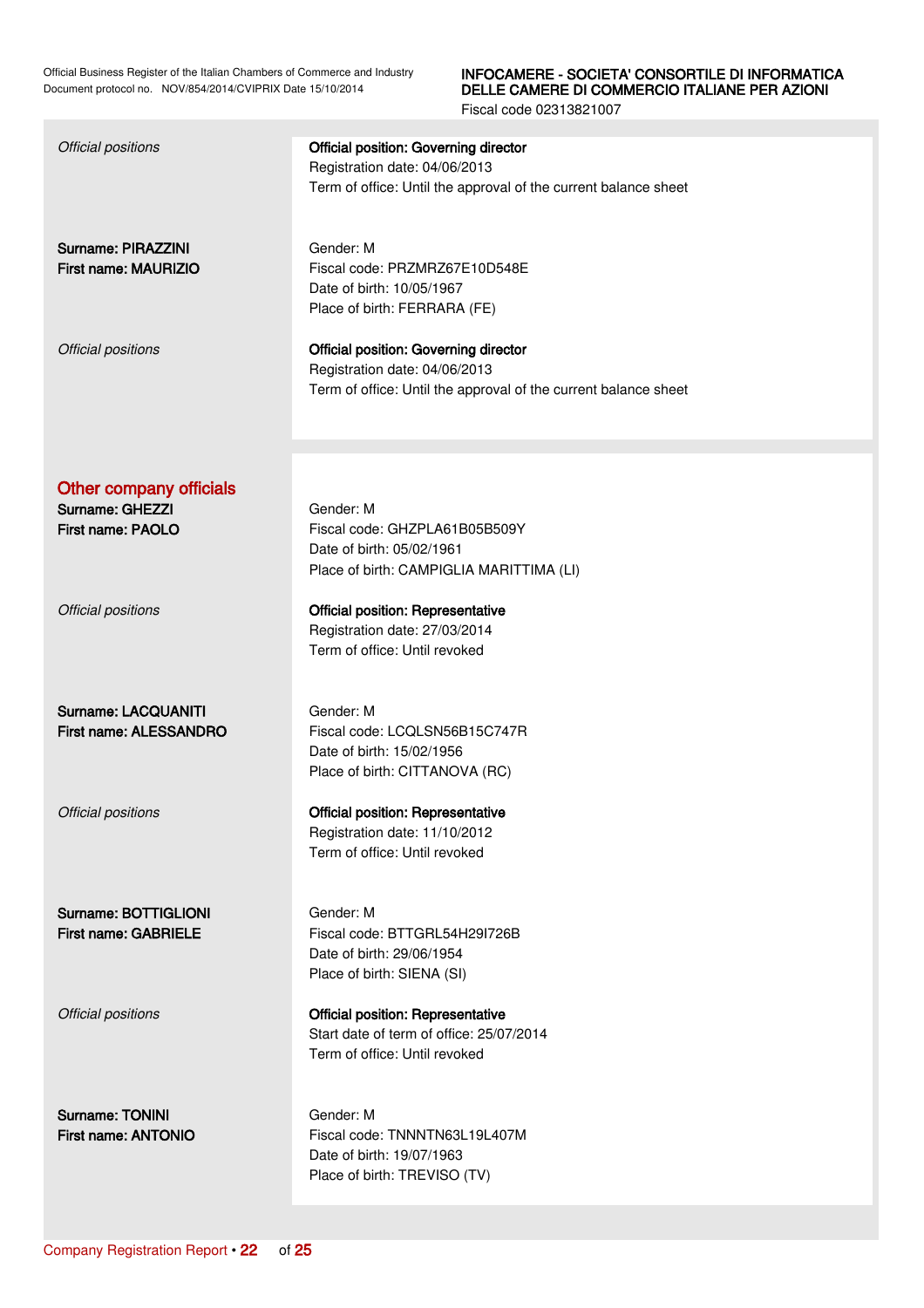### INFOCAMERE - SOCIETA' CONSORTILE DI INFORMATICA DELLE CAMERE DI COMMERCIO ITALIANE PER AZIONI

Fiscal code 02313821007

### Official positions Official position: Representative Registration date: 27/03/2014

Term of office: Until revoked

Surname: ACAGNINO First name: VENERA

Gender: F Fiscal code: CGNVNR59C46C351T Date of birth: 06/03/1959 Place of birth: CATANIA (CT)

Registration date: 12/05/2009 Term of office: Until revoked

Official positions Official position: Representative

Surname: BERGAMASCO First name: MASSIMO

Gender: M Fiscal code: BRGMSM59T24G224H Date of birth: 24/12/1959 Place of birth: PADOVA (PD)

Official positions Official position: Representative Registration date: 11/10/2012 Term of office: Until revoked

Gender: M

Surname: SOLETI First name: PIETRO

Official positions Official position: Representative

Surname: ACQUAVIVA First name: ANDREA

Surname: ROMANO First name: FABIO

Date of birth: 04/12/1964 Place of birth: AMENDOLARA (CS)

Fiscal code: SLTPTR64T04A263N

Registration date: 23/04/2013 Term of office: Until revoked

Gender: M Fiscal code: CQVNDR71L12L219E Date of birth: 12/07/1971 Place of birth: TORINO (TO)

Official positions Official position: Representative Registration date: 27/03/2014 Term of office: Until revoked

> Gender: M Fiscal code: RMNFBA66H04F839K Date of birth: 04/06/1966 Place of birth: NAPOLI (NA)

Official positions Official position: Representative Registration date: 27/03/2014 Term of office: Until revoked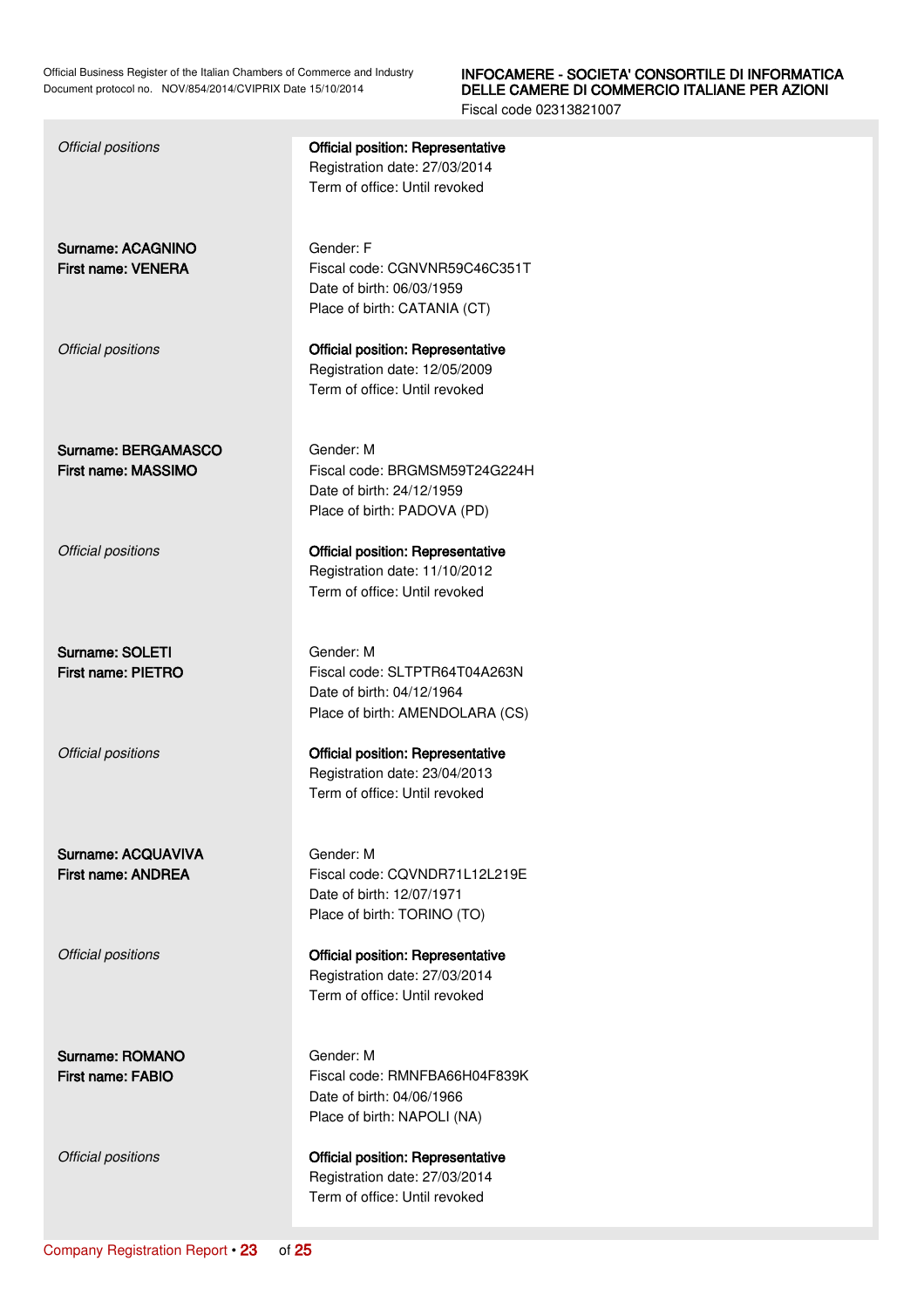<span id="page-23-0"></span>

|  | 9 Branches and other offices |  |
|--|------------------------------|--|
|  |                              |  |

| Branch office nr. RM-12                                    | Office                                                                                        |
|------------------------------------------------------------|-----------------------------------------------------------------------------------------------|
| Address                                                    | <b>AVENUE MARNIX 30</b><br><b>BRUXELLES Belgium</b>                                           |
| NACE economic activity code                                | Main economic activity of the company                                                         |
|                                                            | Code: 63.11 - data processing, hosting and related activities                                 |
| <b>Branch office nr. BA-1</b>                              | Business Register of: BARI                                                                    |
|                                                            | Office<br>Opening date: 01/12/2012                                                            |
| <b>Address</b>                                             | VIA NATALE LOIACONO 20/B                                                                      |
|                                                            | BARI (BA) CAP 70126                                                                           |
| <b>Registration details</b>                                | REA number (Economic and Administrative Repertory number): BA-554963                          |
| NACE economic activity code                                | Primary activity                                                                              |
|                                                            | Code: 62.01 - computer programming activities                                                 |
| <b>Branch office nr. FI-1</b>                              | <b>Business Register of: FIRENZE</b>                                                          |
|                                                            | Office                                                                                        |
|                                                            | Opening date: 01/07/2011<br>PIAZZA PIETRO MASCAGNI 87                                         |
| <b>Address</b>                                             | FIRENZE (FI) CAP 50127                                                                        |
| <b>Registration details</b>                                | REA number (Economic and Administrative Repertory number): FI-606759                          |
| NACE economic activity code                                | Primary activity                                                                              |
|                                                            | Code: 62.01 - computer programming activities                                                 |
| <b>Branch office nr. MI-1</b>                              | Business Register of: MILANO                                                                  |
|                                                            | <b>Operating Branch Office</b>                                                                |
|                                                            | Opening date: 01/11/2003                                                                      |
| <b>Address</b>                                             | VIA VISERBA 20<br>MILANO (MI) CAP 20126                                                       |
|                                                            | REA number (Economic and Administrative Repertory number): MI-1729282                         |
| <b>Registration details</b><br>NACE economic activity code | Primary activity                                                                              |
|                                                            | Code: 63.11 - data processing, hosting and related activities                                 |
| Branch office nr. PD-1                                     | Business Register of: PADOVA                                                                  |
|                                                            | <b>Operational Headquarters</b>                                                               |
|                                                            | Opening date: 22/03/1995                                                                      |
| <b>Address</b>                                             | <b>CORSO STATI UNITI 14</b>                                                                   |
|                                                            | PADOVA (PD) CAP 35127<br>REA number (Economic and Administrative Repertory number): PD-257382 |
| <b>Registration details</b><br>NACE economic activity code | Primary activity                                                                              |
|                                                            | Code: 63.11 - data processing, hosting and related activities                                 |
| <b>Branch office nr. PI-1</b>                              | <b>Business Register of: PISA</b>                                                             |
|                                                            | Office                                                                                        |
|                                                            | Opening date: 01/12/2012                                                                      |
| <b>Address</b>                                             | VIA FILIPPO TURATI 43-45                                                                      |
|                                                            | PISA (PI) CAP 56125                                                                           |
| <b>Registration details</b>                                | REA number (Economic and Administrative Repertory number): PI-178726                          |
|                                                            |                                                                                               |